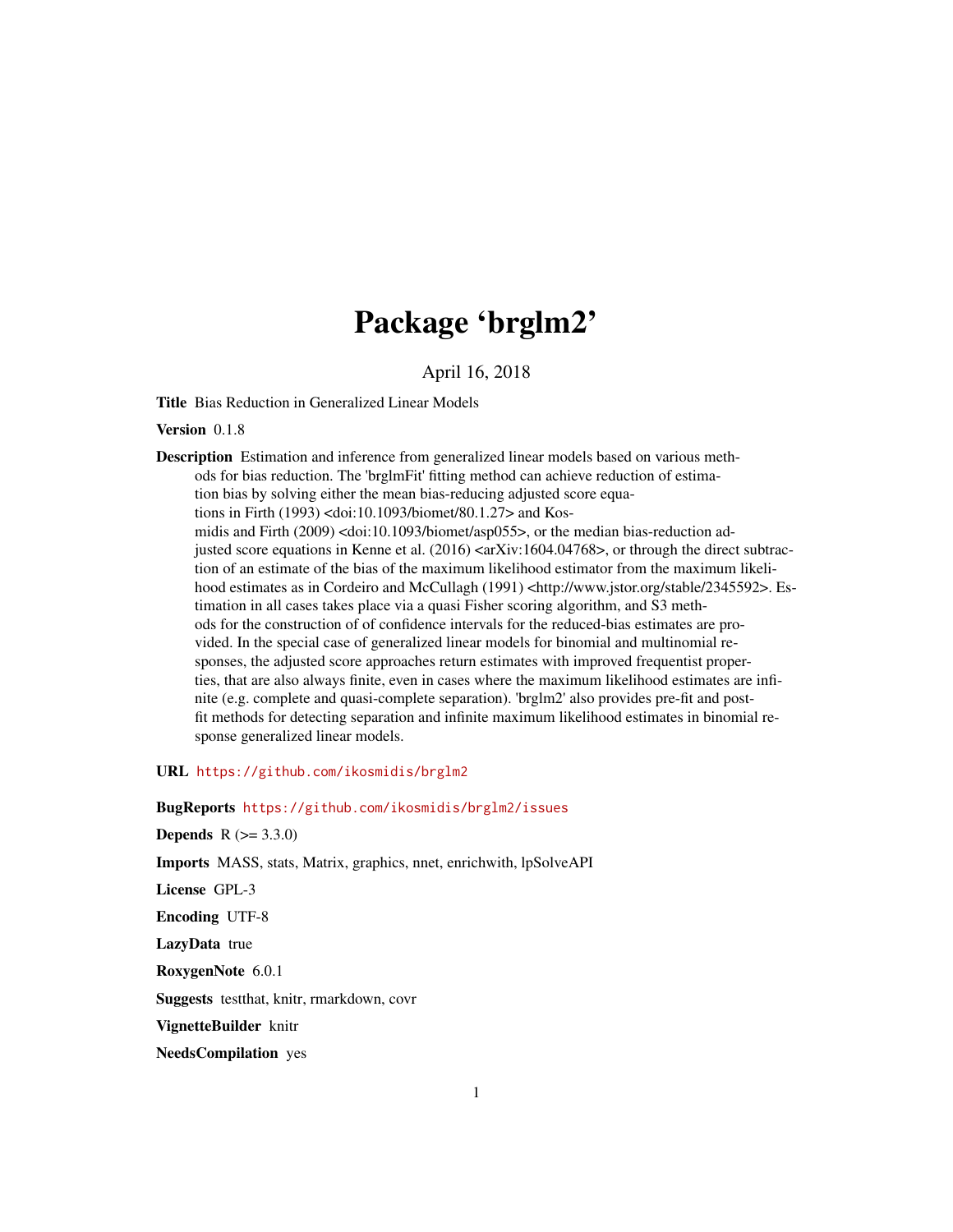<span id="page-1-0"></span>2 alligators and the contract of the contract of the contract of the contract of the contract of the contract of the contract of the contract of the contract of the contract of the contract of the contract of the contract

Author Ioannis Kosmidis [aut, cre], Kjell Konis [ctb], Euloge Clovis Kenne Pagui [ctb], Nicola Sartori [ctb]

Maintainer Ioannis Kosmidis <ioannis.kosmidis@warwick.ac.uk>

Repository CRAN

Date/Publication 2018-04-16 12:59:57 UTC

# R topics documented:

|  | $\overline{2}$ |
|--|----------------|
|  | $\overline{3}$ |
|  | $\overline{4}$ |
|  |                |
|  |                |
|  |                |
|  |                |
|  |                |
|  |                |
|  |                |
|  |                |
|  |                |
|  |                |
|  |                |
|  |                |
|  |                |

# **Index** [21](#page-20-0)

alligators *Alligator food choice data*

# Description

Alligator food choice data

#### Usage

alligators

# Format

A data frame with 80 rows and 5 variables:

foodchoice primary food type, in volume, found in an alligator's stomach, with levels fish, invertebrate, reptile, bird, other

lake lake of capture with levels Hancock, Oklawaha, Trafford, George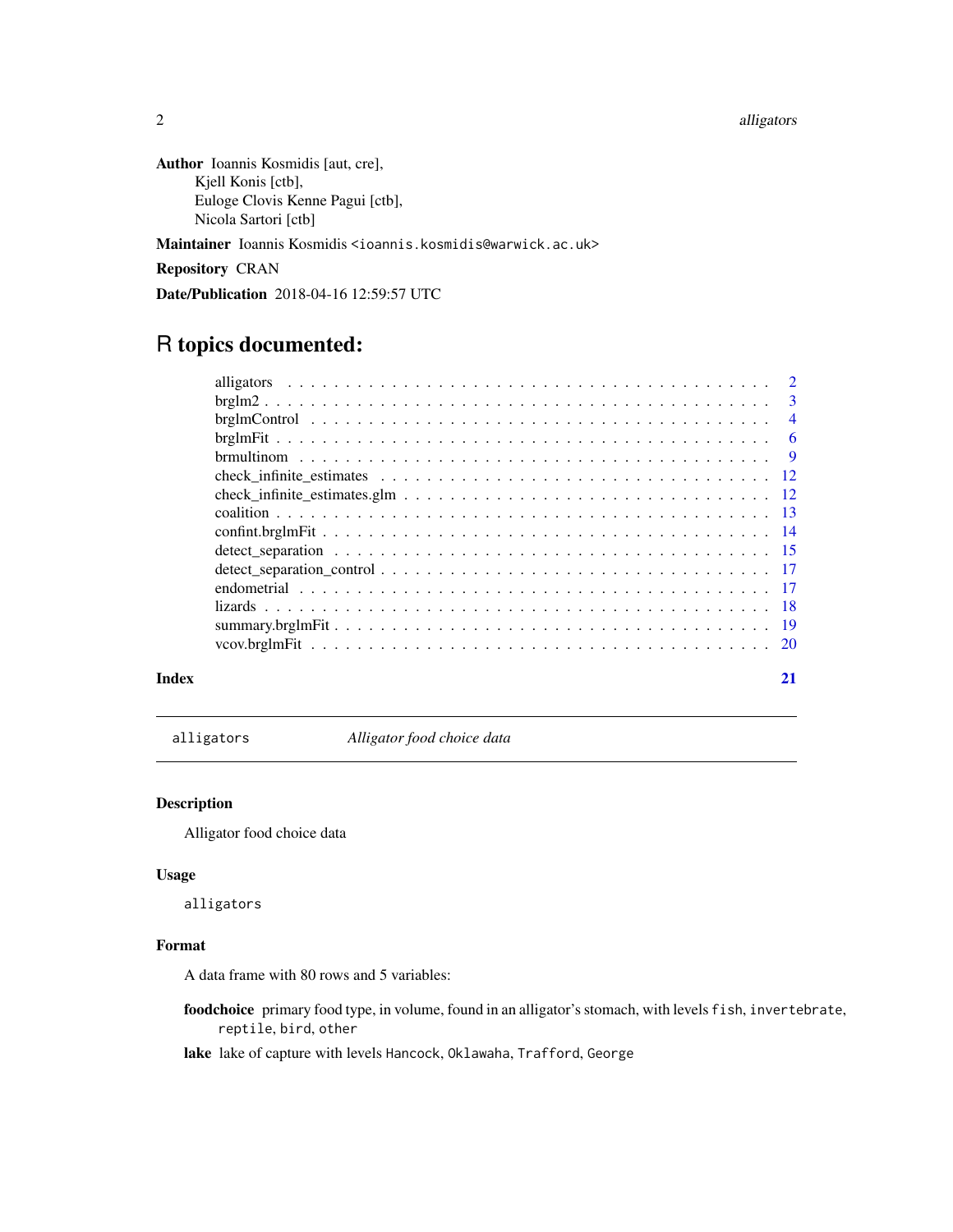#### <span id="page-2-0"></span> $b$ rglm $2$  3

gender gender of the alligator with levels Male and Female

size size of the alligator with levels <=2.3 meters long and >2.3 meters long

freq number of alligators for each foodchoice, lake, gender and size combination

# Source

The alligators data set is analysed in Agresti (2002, Subsection~7.1.2).

# References

Agresti, A. (2002). \*Categorical Data Analysis\*. Wiley Series in Probability and Statistics. Wiley

brglm2 *brglm2: Bias Reduction in Generalized Linear Models*

#### Description

Estimation and inference from generalized linear models based on implicit methods for bias reduction (see Kosmidis, 2014). brglm2 can achieve reduction of estimation bias by solving either the mean-bias reducing adjusted score equations in Firth (1993) and Kosmidis and Firth (2009), or the median-bias reducing adjusted score equations in Kenne et al. (2016), or through the direct subtraction of an estimate of the bias of the maximum likelihood estimator from the maximum likelihood estimates as in Cordeiro and McCullagh (1991),

#### Details

In the special case of generalized linear models for binomial, Poisson and multinomial responses, the adjusted score equations approaches return estimates with improved frequentist properties, that are also always finite, even in cases where the maximum likelihood estimates are infinite (e.g. complete and quasi-complete separation in multinomial regression; see also [detect\\_separation](#page-14-1) and [check\\_infinite\\_estimates](#page-11-1) for pre-fit and post-fit methods for the detection of infinite estimates in binomial response generalized linear models). Estimation in all cases takes place via a modified Fisher scoring algorithm, and S3 methods for the construction of confidence intervals for the reduced-bias estimates are provided.

The similarly named \*\*brglm\*\* R package can only handle generalized linear models with binomial responses. Special care has been taken when developing \*\*brglm2\*\* in order not to have conflicts when the user loads \*\*brglm2\*\* and \*\*brglm<sup>\*\*</sup> simultaneously. The development and maintenance of the two packages will continue, until \*\*brglm2\*\* incorporates all \*\*brglm\*\* functionality and gets an appropriate wrapper to the brglm::brglm function.

#### Author(s)

Ioannis Kosmidis <ioannis.kosmidis@warwick.ac.uk>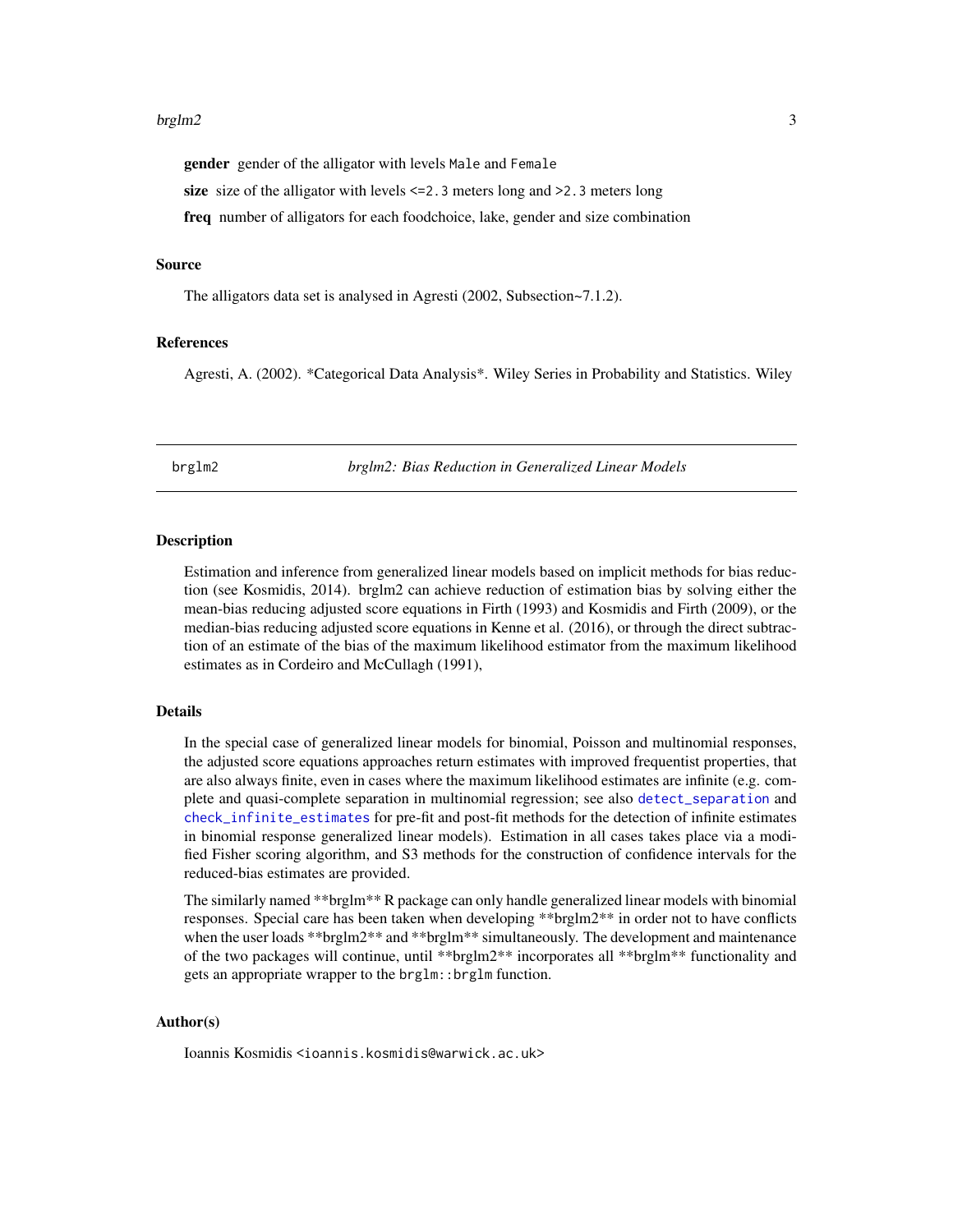# References

Cordeiro G. M. & McCullagh, P. (1991). Bias correction in generalized linear models. \*Journal of the Royal Statistical Society. Series B (Methodological)\*, \*\*53\*\*, 629-643

Firth D. (1993). Bias reduction of maximum likelihood estimates, Biometrika, \*\*80\*\*, 27-38

Kenne Pagui E C, Salvan A and Sartori N (2016). Median bias reduction of maximum likelihood estimates. \*arXiv\*, \*\*arXiv:1604.04768\*\*

Kosmidis I and Firth D (2009). Bias reduction in exponential family nonlinear models. \*Biometrika\*, \*\*96\*\*, 793-804

Kosmidis I and Firth D (2010). A generic algorithm for reducing bias in parametric estimation. \*Electronic Journal of Statistics\*, \*\*4\*\*, 1097-1112

Kosmidis I (2014). Bias in parametric estimation: reduction and useful side-effects. \*WIRE Computational Statistics\*, \*\*6\*\*, 185-196

<span id="page-3-1"></span>

brglmControl *Auxiliary function for* [glm](#page-0-0) *fitting using the* [brglmFit](#page-5-1) *method.*

# Description

Typically only used internally by [brglmFit](#page-5-1), but may be used to construct a control argument.

# Usage

```
brglmControl(epsilon = 1e-08, maxit = 100, trace = FALSE,
  type = c("AS_mean", "AS_median", "AS_mixed", "correction", "ML"),
  transformation = "identity", slowit = 1, max_step_factor = 12)
```

| epsilon         | positive convergence tolerance epsilon                                                                                                                                                                                                                                                                   |
|-----------------|----------------------------------------------------------------------------------------------------------------------------------------------------------------------------------------------------------------------------------------------------------------------------------------------------------|
| maxit           | integer giving the maximal number of iterations allowed                                                                                                                                                                                                                                                  |
| trace           | logical indicating if output should be produced for each iteration                                                                                                                                                                                                                                       |
| type            | the type of fitting methodo to be used. The options are AS_mean (mean-bias<br>reducing adjusted scores; default), AS_median (median-bias reducting adjusted<br>scores), AS_median (bias reduction using mixed score adjustents), correction<br>(asymptotic bias correction) and ML (maximum likelihood). |
|                 | transformation the transformation of the dispersion to be estimated. Default is identity. See<br>Details.                                                                                                                                                                                                |
| slowit          | a positive real used as a multiplier for the stepsize. The smaller it is the smaller<br>the steps are                                                                                                                                                                                                    |
| max_step_factor |                                                                                                                                                                                                                                                                                                          |
|                 | the maximum number of step halving steps to consider                                                                                                                                                                                                                                                     |

<span id="page-3-0"></span>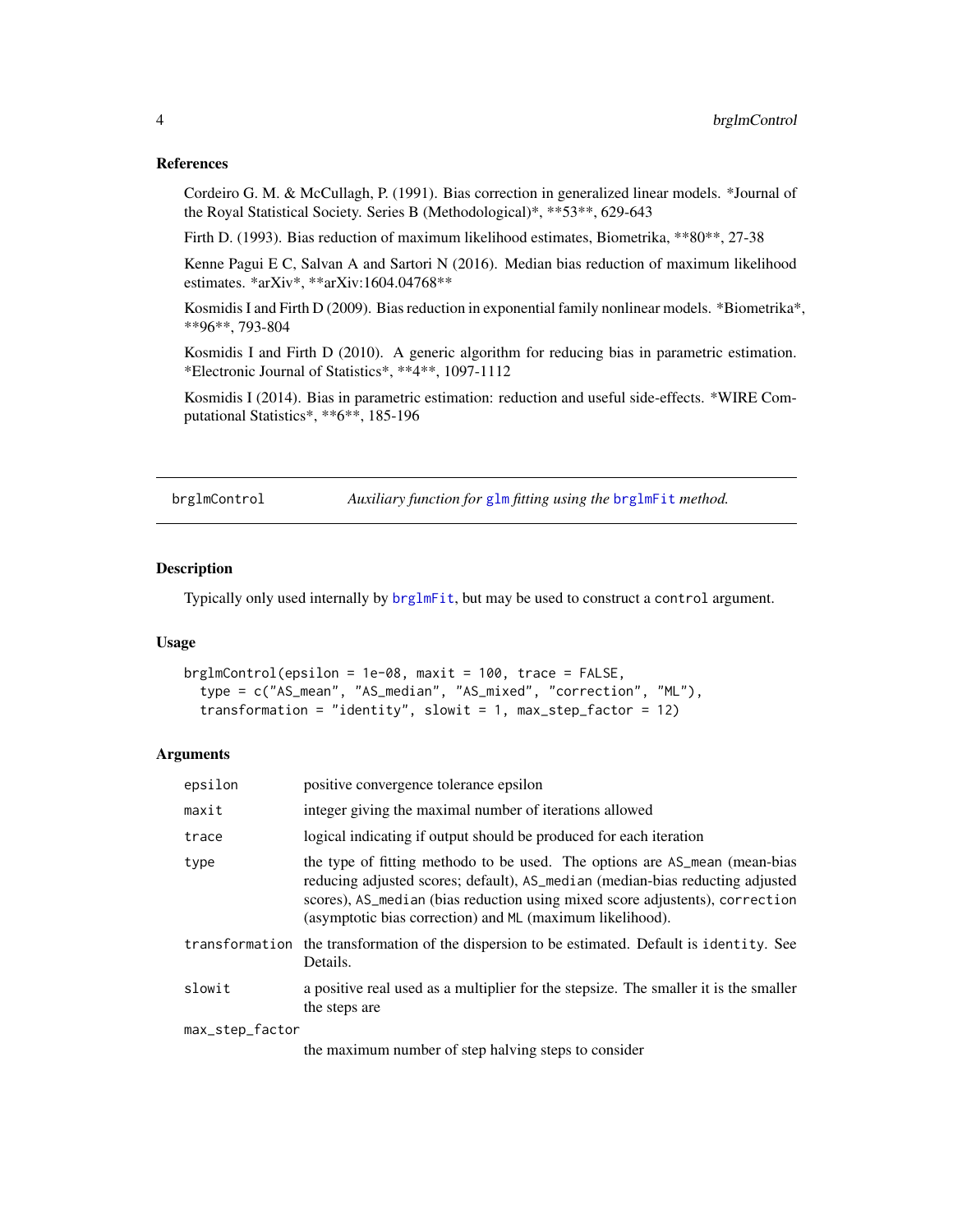# <span id="page-4-0"></span>brglmControl 5

### Details

[brglmControl](#page-3-1) provides default values and sanity checking for the various constants that control the iteration and generally the behaviour of [brglmFit](#page-5-1).

When trace is true, calls to cat produce the output for each iteration. Hence, options (digits  $= *$ ) can be used to increase the precision.

transformation sets the transformation of the dispersion parameter for which the bias reduced estimates are computed. Can be one of "identity", "sqrt", "inverse", "log" and "inverseSqrt". Custom transformations are accommodated by supplying a list of two expressions (transformation and inverse transformation). See the examples for more details.

brglm\_control is an alias to brglmControl.

# Value

a list with components named as the arguments, including symbolic expressions for the dispersion transformation (Trans) and its inverse (inverseTrans)

# Author(s)

Ioannis Kosmidis <ioannis.kosmidis@warwick.ac.uk>

# See Also

[brglmFit](#page-5-1) and [glm.fit](#page-0-0)

# Examples

```
data("coalition", package = "brglm2")
## The maximum likelihood fit with log link
coalitionML \leq glm(duration \sim fract + numst2, family = Gamma, data = coalition)
## Bias reduced estimation of the dispersion parameter
coalitionBRi \leq glm(duration \sim fract + numst2, family = Gamma, data = coalition,
                    method = "brglmFit")
coef(coalitionBRi, model = "dispersion")
## Bias reduced estimation of log(dispersion)
coalitionBRl \leq glm(duration \sim fract + numst2, family = Gamma, data = coalition,
                    method = "brglmFit", transformation = "log")
coef(coalitionBRl, model = "dispersion")
## Just for illustration: Bias reduced estimation of dispersion^0.25
my_transformation <- list(expression(dispersion^0.25), expression(transformed_dispersion^4))
coalitionBRc <- update(coalitionBRi, transformation = my_transformation)
coef(coalitionBRc, model = "dispersion")
```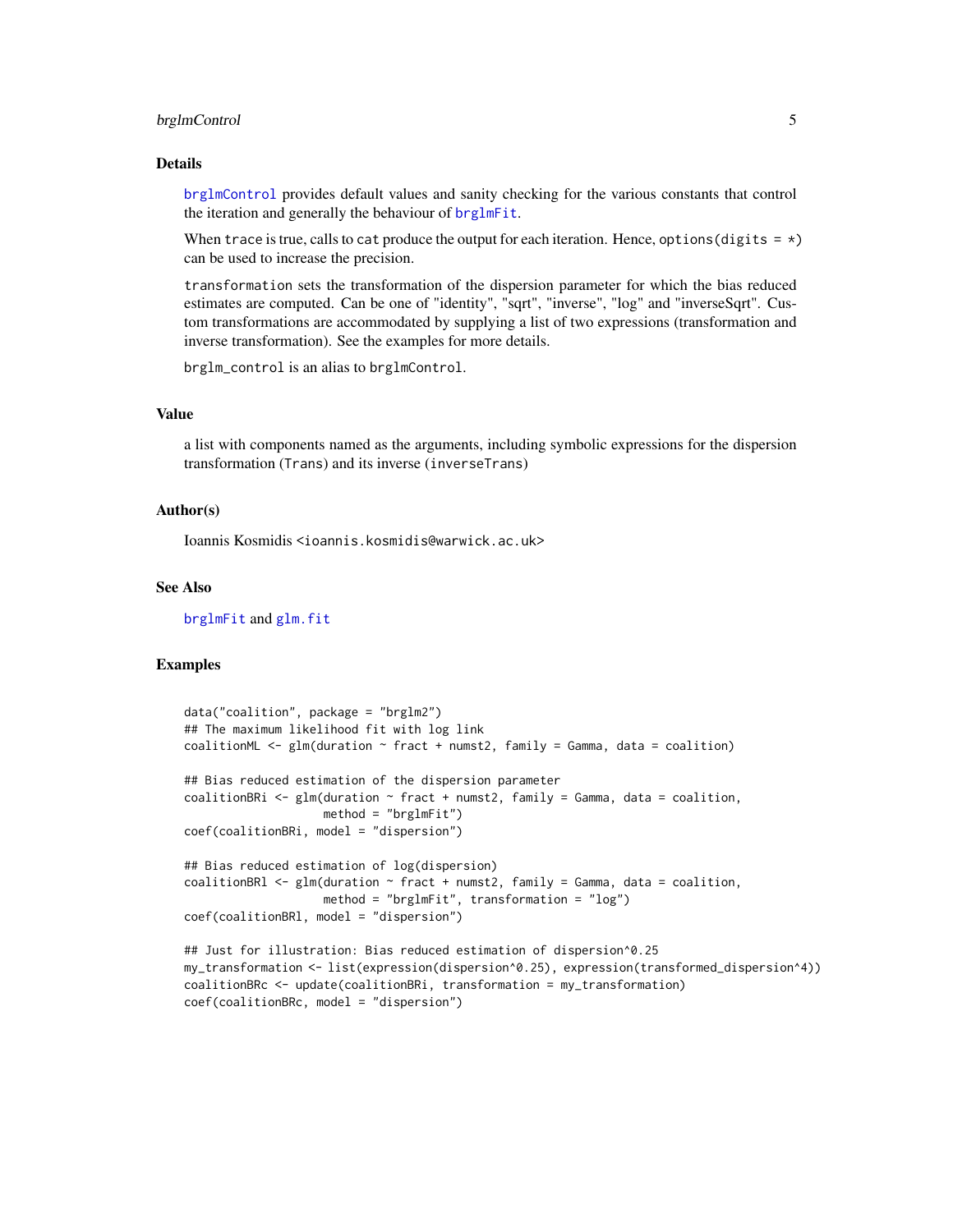<span id="page-5-1"></span><span id="page-5-0"></span>

#### Description

[brglmFit](#page-5-1) is a fitting function for [glm](#page-0-0) that fits generalized linear models using implicit and explicit bias reduction methods (Kosmidis, 2014). Currently supported methods include the mean biasreducing adjusted scores approach in Firth (1993) and Kosmidis \& Firth (2009), the median biasreduction adjusted scores approach in Kenne et al. (2016), the correction of the asymptotic bias in Cordeiro & McCullagh (1991), and maximum likelihood. Estimation is performed using a quasi Fisher scoring iteration, which, in the case of mean-bias reduction, resembles an iterative correction of the asymptotic bias of the Fisher scoring iterates.

# Usage

```
brglmFit(x, y, weights = rep(1, nobs), start = NULL, etastart = NULL,mustart = NULL, offset = rep(0, nobs), family = gaussian(),
 control = list(), intercept = TRUE, fixed_totals = NULL,
  singular.ok = TRUE)
```

| X         | x is a design matrix of dimension $n * p$ ,                                                                                                                                                                                                                                                                                                                          |
|-----------|----------------------------------------------------------------------------------------------------------------------------------------------------------------------------------------------------------------------------------------------------------------------------------------------------------------------------------------------------------------------|
| y         | y is a vector of observations of length n                                                                                                                                                                                                                                                                                                                            |
| weights   | an optional vector of 'prior weights' to be used in the fitting process. Should be<br>NULL or a numeric vector.                                                                                                                                                                                                                                                      |
| start     | starting values for the parameters in the linear predictor. If NULL (default) then<br>the maximum likelihood estimates are caluclated and used as starting values                                                                                                                                                                                                    |
| etastart  | applied only when start is not NULL. Starting values for the linear predictor to be<br>passed to glm. fit when computing starting values using maximum likelihood.                                                                                                                                                                                                   |
| mustart   | applied only when start is not NULL. Starting values for the vector of means to be<br>passed to glm. fit when computing starting values using maximum likelihood.                                                                                                                                                                                                    |
| offset    | this can be used to specify an <i>a priori</i> known component to be included in the<br>linear predictor during fitting. This should be NULL or a numeric vector of length<br>equal to the number of cases. One or more offset terms can be included in the<br>formula instead or as well, and if more than one is specified their sum is used.<br>See model.offset. |
| family    | a description of the error distribution and link function to be used in the model.<br>For glm this can be a character string naming a family function, a family function<br>or the result of a call to a family function. For glm. fit only the third option is<br>supported. (See family for details of family functions.)                                          |
| control   | a list of parameters controlling the fitting process. See brg1mControl for de-<br>tails.                                                                                                                                                                                                                                                                             |
| intercept | logical. Should an intercept be included in the <i>null</i> model?                                                                                                                                                                                                                                                                                                   |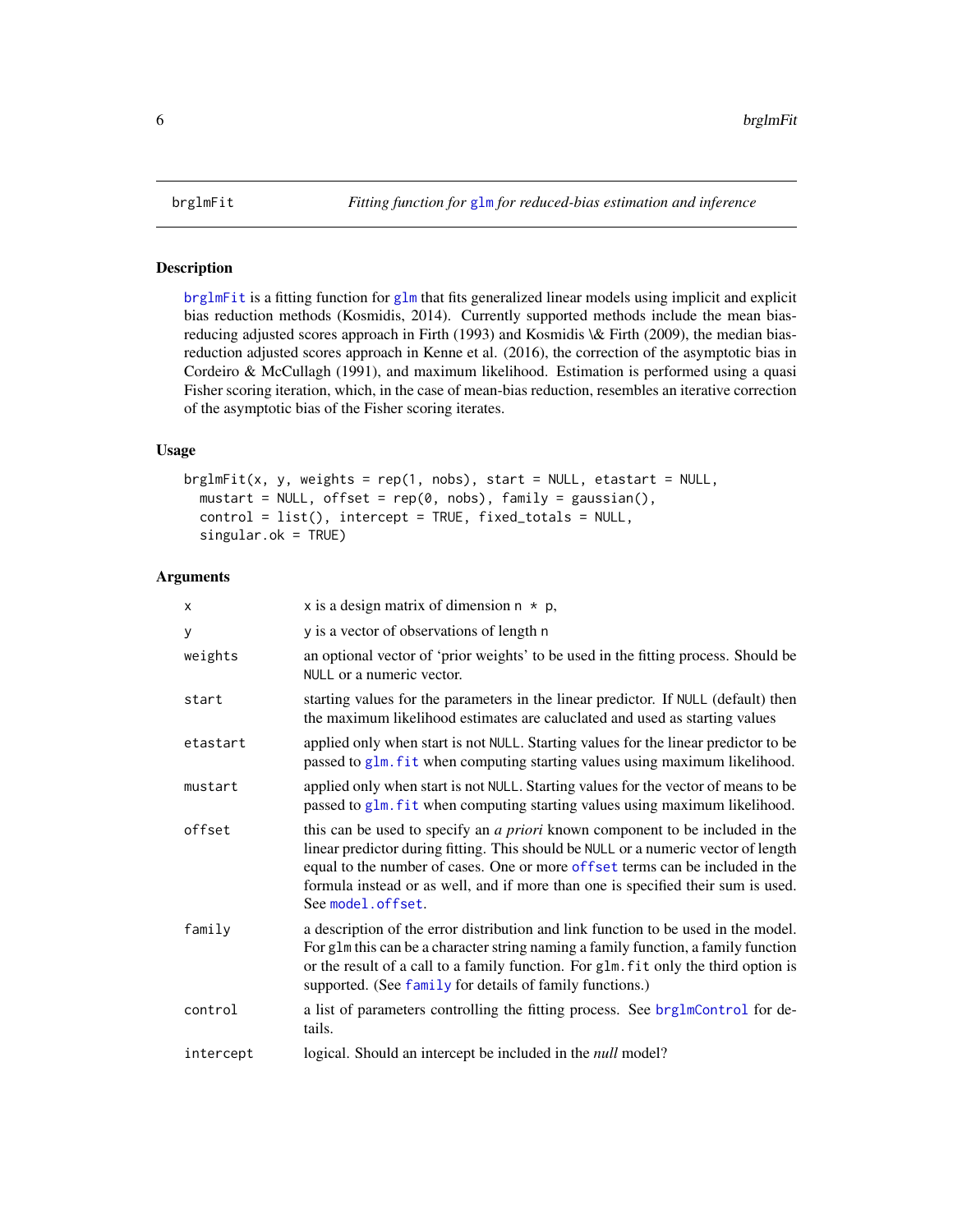#### <span id="page-6-0"></span>brglmFit 7 and 2008 and 2008 and 2008 and 2008 and 2008 and 2008 and 2008 and 2008 and 2008 and 2008 and 2008

| fixed_totals | effective only when family is poisson. Either NULL (no effect) or a vector                     |
|--------------|------------------------------------------------------------------------------------------------|
|              | that indicates which counts must be treated as a group. See Details for more                   |
|              | information and <b>brmultinom</b> .                                                            |
| singular.ok  | logical. If FALSE, a singular model is an error.                                               |
| $\ddots$     | arguments to be used to form the default 'control' argument if it is not supplied<br>directly. |

# Details

A detailed description of the supported adjustments and the quasi Fisher scoring iteration is given in the iteration vignette (see, [https://cran.r-project.org/package=brglm2/vignettes/iterati](https://cran.r-project.org/package=brglm2/vignettes/iteration.pdf)on. [pdf](https://cran.r-project.org/package=brglm2/vignettes/iteration.pdf)). A shorter description of the quasi Fisher scoring iteration is also given in one of the vignettes of the \*enrichwith\* R package (see, [https://cran.r-project.org/package=enrichwith/vigne](https://cran.r-project.org/package=enrichwith/vignettes/bias.html)ttes/ [bias.html](https://cran.r-project.org/package=enrichwith/vignettes/bias.html)). Kosmidis and Firth (2010) describe a parallel quasi Newton-Raphson iteration with the same stationary point.

In the special case of generalized linear models for binomial, Poisson and multinomial responses, the adjusted score equations approach returns estimates with improved frequentist properties, that are also always finite, even in cases where the maximum likelihood estimates are infinite (e.g. complete and quasi-complete separation in multinomial regression; see also [detect\\_separation](#page-14-1) and [check\\_infinite\\_estimates](#page-11-1) for pre-fit and post-fit methods for the detection of infinite estimates in binomial response generalized linear models).

The type of the bias-reducing adjustment to be used is specified through the type argument (see [brglmControl](#page-3-1) for details). The default is to use the mean bias-reducing adjustsments in Firth (1993) and Kosmidis \& Firth (2009) (type = "AS\_mean").

The null deviance is evaluated based on the fitted values using the method specified by the type argument (see [brglmControl](#page-3-1)).

The description of method argument and the Fitting functions section in  $g1m$  gives information on supplying fitting methods to  $g1m$ .

fixed\_totals can be used to constrain the means of a poisson model to add up to the corresponding observed counts according to

brglm\_fit is an alias to brglmFit.

# Author(s)

Ioannis Kosmidis [aut, cre] <ioannis.kosmidis@warwick.ac.uk>, Euloge Clovis Kenne Pagui [ctb] <kenne@stat.unipd.it>

#### References

Cordeiro G. M. & McCullagh, P. (1991). Bias correction in generalized linear models. \*Journal of the Royal Statistical Society. Series B (Methodological)\*, \*\*53\*\*, 629-643

Firth D. (1993). Bias reduction of maximum likelihood estimates, Biometrika, \*\*80\*\*, 27-38

Kenne Pagui E C, Salvan A and Sartori N (2016). Median bias reduction of maximum likelihood estimates. \*arXiv\*, \*\*arXiv:1604.04768\*\*

Kosmidis I and Firth D (2009). Bias reduction in exponential family nonlinear models. \*Biometrika\*, \*\*96\*\*, 793-804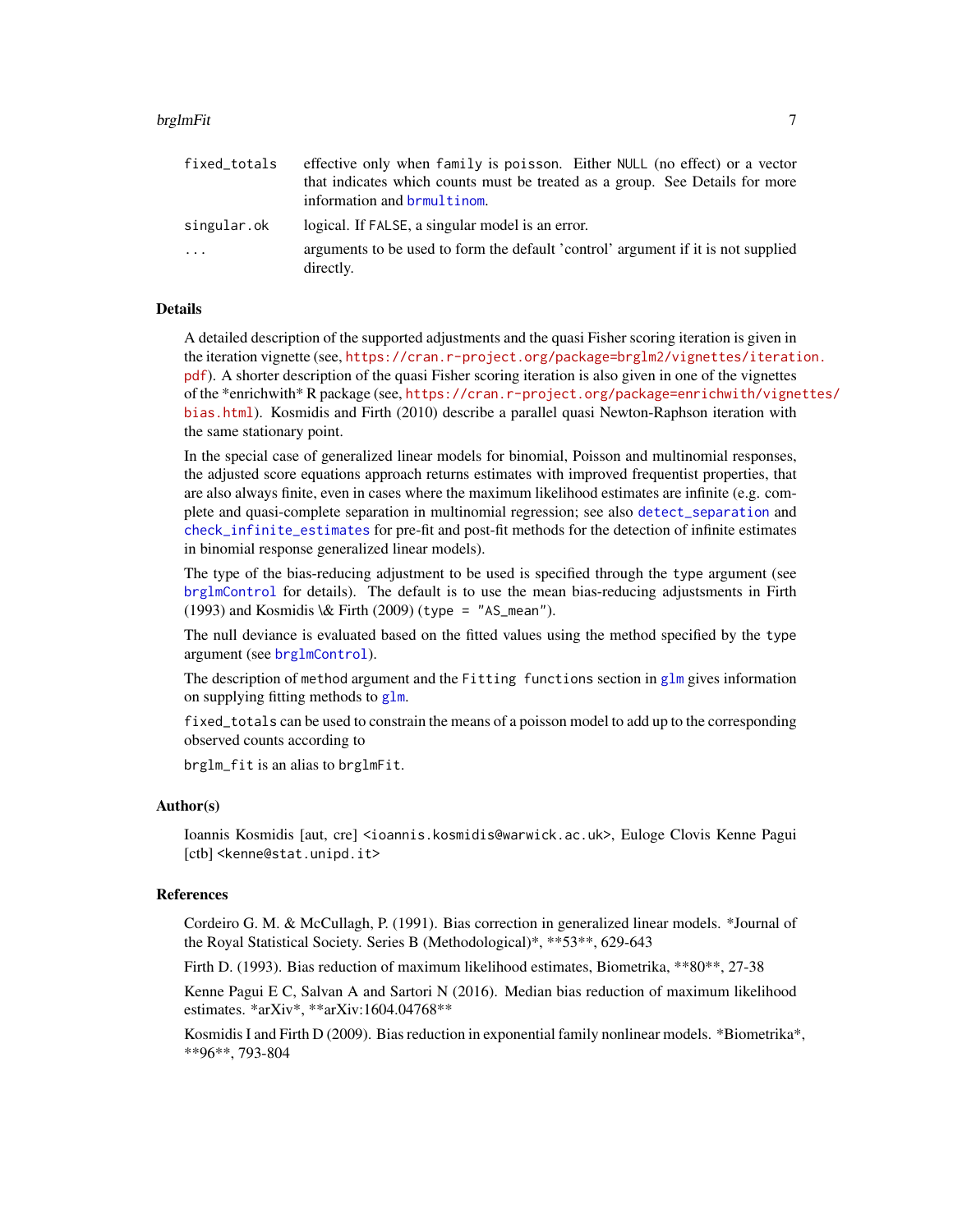<span id="page-7-0"></span>Kosmidis I and Firth D (2010). A generic algorithm for reducing bias in parametric estimation. \*Electronic Journal of Statistics\*, \*\*4\*\*, 1097-1112

Kosmidis I (2014). Bias in parametric estimation: reduction and useful side-effects. \*WIRE Computational Statistics\*, \*\*6\*\*, 185-196

#### See Also

[glm.fit](#page-0-0) and [glm](#page-0-0)

#### Examples

```
## The lizards example from ?brglm::brglm
data("lizards")
# Fit the model using maximum likelihood
lizardsML <- glm(cbind(grahami, opalinus) ~ height + diameter +
                 light + time, family = binomial(logit), data = lizards,
                 method = "glm.fit")# Mean bias-reduced fit:
lizardsBR_mean <- glm(cbind(grahami, opalinus) ~ height + diameter +
                      light + time, family = binomial(logit), data = lizards,
                      method = "brglmFit")
# Median bias-reduced fit:
lizardsBR_median <- glm(cbind(grahami, opalinus) ~ height + diameter +
                        light + time, family = binomial(logit), data = lizards,
                        method = "brglmFit", type = "AS_median")
summary(lizardsML)
summary(lizardsBR_median)
summary(lizardsBR_mean)
## Another example from
## King, Gary, James E. Alt, Nancy Elizabeth Burns and Michael Laver
## (1990). "A Unified Model of Cabinet Dissolution in Parliamentary
## Democracies", _American Journal of Political Science_, **34**, 846-870
## Not run:
data("coalition", package = "brglm2")
# The maximum likelihood fit with log link
coalitionML \leq glm(duration \sim fract + numst2, family = Gamma, data = coalition)
# The mean bias-reduced fit
coalitionBR_mean <- update(coalitionML, method = "brglmFit")
# The bias-corrected fit
coalitionBC <- update(coalitionML, method = "brglmFit", type = "correction")
# The median bias-corrected fit
coalitionBR_median <- update(coalitionML, method = "brglmFit", type = "AS_median")
## End(Not run)
## Not run:
## An example with offsets from Venables & Ripley (2002, p.189)
data("anorexia", package = "MASS")
```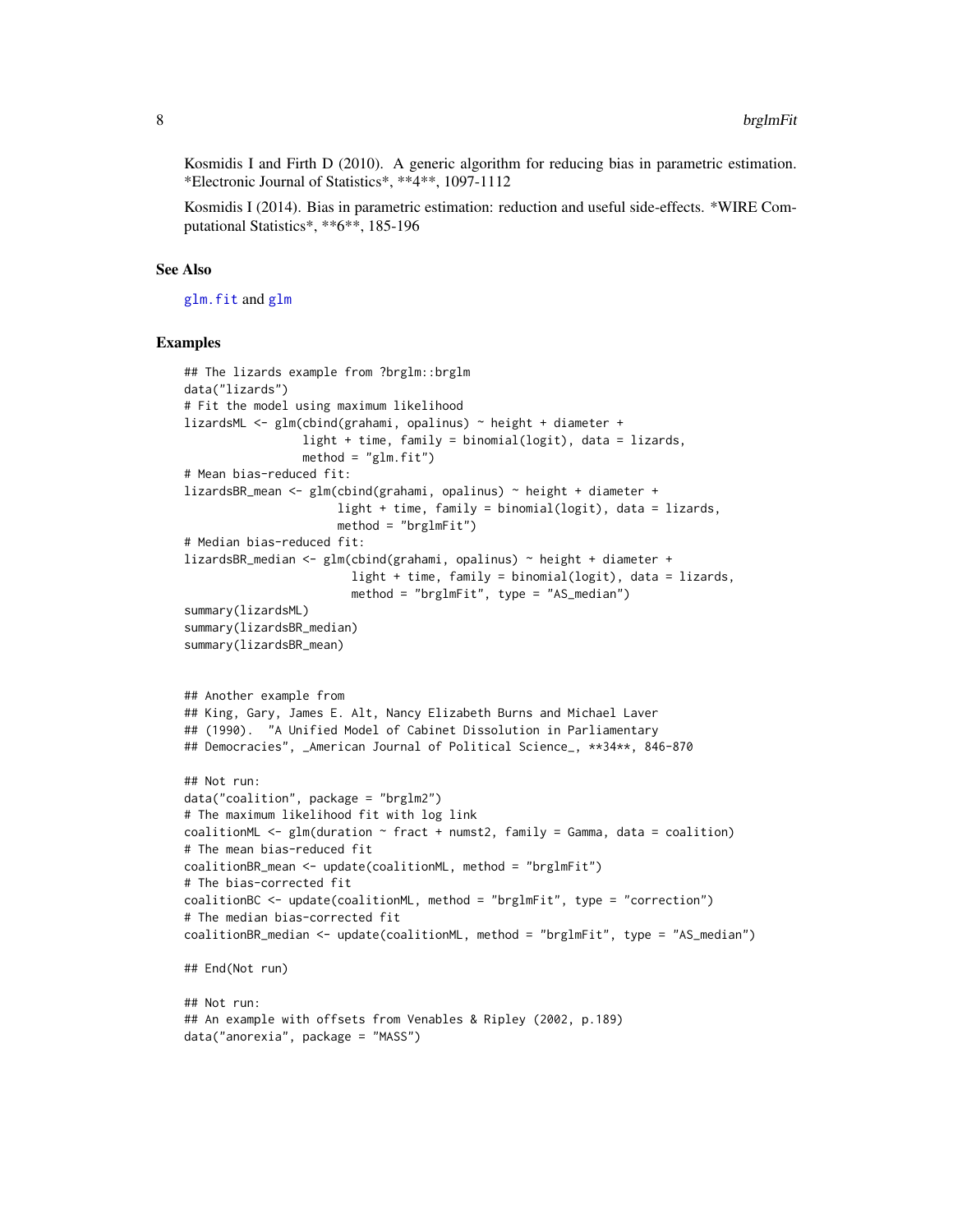#### <span id="page-8-0"></span>brmultinom 9

```
anorexML <- glm(Postwt ~ Prewt + Treat + offset(Prewt),
                family = gaussian, data = anorexia)anorexBC <- update(anorexML, method = "brglmFit", type = "correction")
anorexBR_mean <- update(anorexML, method = "brglmFit")
anorexBR_median <- update(anorexML, method = "brglmFit", type = "AS_median")
## All methods return the same estimates for the regression
## parameters because the maximum likelihood estimator is normally
## distributed around the `true` value under the model (hence, both
## mean and component-wise median unbiased). The Wald tests for
## anorexBC and anorexBR_mean differ from anorexML
## because the bias-reduced estimator of the dispersion is the
## unbiased, by degree of freedom adjustment (divide by n - p),
## estimator of the residual variance. The Wald tests from
## anorexBR_median are based on the median bias-reduced estimator
## of the dispersion that results from a different adjustment of the
## degrees of freedom (divide by n - p - 2/3)
summary(anorexML)
summary(anorexBC)
summary(anorexBR_mean)
summary(anorexBR_median)
## End(Not run)
## endometrial data from Heinze & Schemper (2002) (see ?endometrial)
data("endometrial", package = "brglm2")
endometrialML \leq glm(HG \sim NV + PI + EH, data = endometrial,
                     family = binomial("probit"))
endometrialBR_mean <- update(endometrialML, method = "brglmFit",
                             type = "AS_mean")
endometrialBC <- update(endometrialML, method = "brglmFit",
                        type = "correction")
endometrialBR_median <- update(endometrialML, method = "brglmFit",
                               type = "AS_median")
summary(endometrialML)
summary(endometrialBC)
summary(endometrialBR_mean)
summary(endometrialBR_median)
```
<span id="page-8-1"></span>

|  |  |  | brmultinom |  |
|--|--|--|------------|--|
|  |  |  |            |  |

Bias reduction for multinomial response models using the Poisson *trick.*

# **Description**

brmultinom is a wrapper of [brglmFit](#page-5-1) that fits multinomial regression models using implicit and explicit bias reduction methods. See Kosmidis & Firth (2011) for details.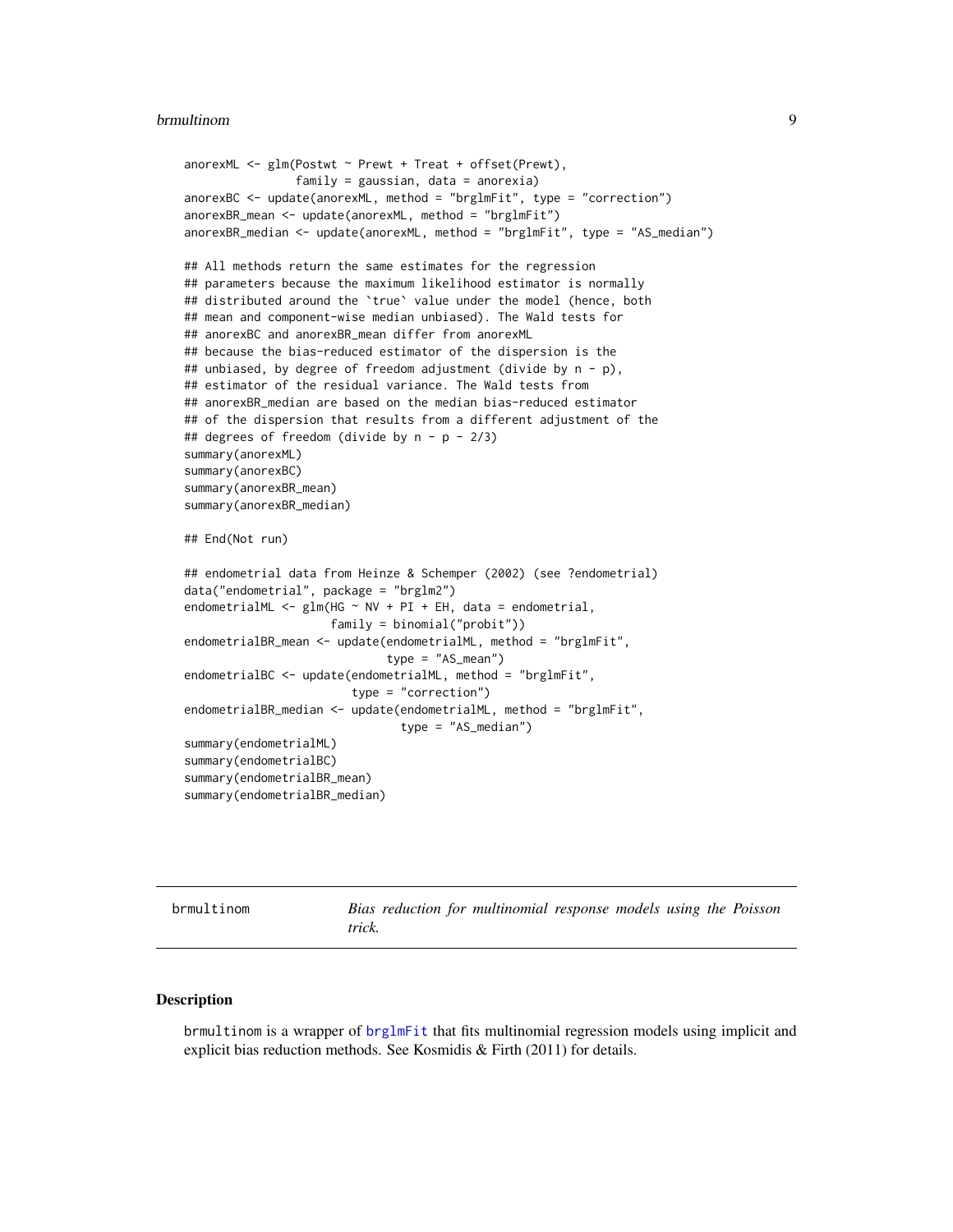#### <span id="page-9-0"></span>Usage

```
brmultinom(formula, data, weights, subset, na.action, contrasts = NULL,
 ref = 1, control = list(...), ...
```
#### Arguments

| formula   | a formula expression as for regression models, of the form response $\sim$ predictors.<br>The response should be a factor or a matrix with K columns, which will be in-<br>terpreted as counts for each of K classes. A log-linear model is fitted, with<br>coefficients zero for the first class. An offset can be included: it should be a nu-<br>meric matrix with K columns if the response is either a matrix with K columns<br>or a factor with $K \ge 2$ classes, or a numeric vector for a response factor with 2<br>levels. See the documentation of formula() for other details. |
|-----------|--------------------------------------------------------------------------------------------------------------------------------------------------------------------------------------------------------------------------------------------------------------------------------------------------------------------------------------------------------------------------------------------------------------------------------------------------------------------------------------------------------------------------------------------------------------------------------------------|
| data      | an optional data frame in which to interpret the variables occurring in formula.                                                                                                                                                                                                                                                                                                                                                                                                                                                                                                           |
| weights   | optional case weights in fitting.                                                                                                                                                                                                                                                                                                                                                                                                                                                                                                                                                          |
| subset    | expression saying which subset of the rows of the data should be used in the fit.<br>All observations are included by default.                                                                                                                                                                                                                                                                                                                                                                                                                                                             |
| na.action | a function to filter missing data.                                                                                                                                                                                                                                                                                                                                                                                                                                                                                                                                                         |
| contrasts | a list of contrasts to be used for some or all of the factors appearing as variables<br>in the model formula.                                                                                                                                                                                                                                                                                                                                                                                                                                                                              |
| ref       | the reference category to use for multinomial regression. Either an integer, in<br>which case levels (response) [ref] is used as a baseline, or a character string. De-<br>fault is 1.                                                                                                                                                                                                                                                                                                                                                                                                     |
| control   | a list of parameters for controlling the fitting process. See brg1mControl for<br>details.                                                                                                                                                                                                                                                                                                                                                                                                                                                                                                 |
| $\ddotsc$ | arguments to be used to form the default 'control' argument if it is not supplied<br>directly.                                                                                                                                                                                                                                                                                                                                                                                                                                                                                             |

# Details

The models [brmultinom](#page-8-1) handles are also known as baseline-category logit models (see, Agresti, 2002, Section 7.1), because they model the log-odds of every category against a baseline category. The user can control which baseline (or reference) category is used via the ref. By default [brmultinom](#page-8-1) uses the first category as reference.

The maximum likelihood estimates for the parameters of baseline-category logit models have infinite components with positive probability, which can result in problems in their estimation and the use of inferential procedures (e.g. Wad tests). Albert and Andreson (1984) have categorised the possible data patterns for such models into the exclusive and exhaustive categories of complete separation, quasi-complete separation and overlap, and showed that infinite maximum likelihood estimates result when complete or quasi-complete separation occurs.

The adjusted score approach to bias reduction that [brmultinom](#page-8-1) implements (type =  $"AS_mean"$ ) is an alternative to maximum likelihood that results in estimates with smaller asymptotic bias that are also \*always\* finite, even in cases of complete or quasi-complete separation.

brmultinom is a wrapper of [brglmFit](#page-5-1) that fits multinomial logit regression models through the 'Poisson trick' (see, for example, Palmgren, 1981; Kosmidis & Firth, 2011).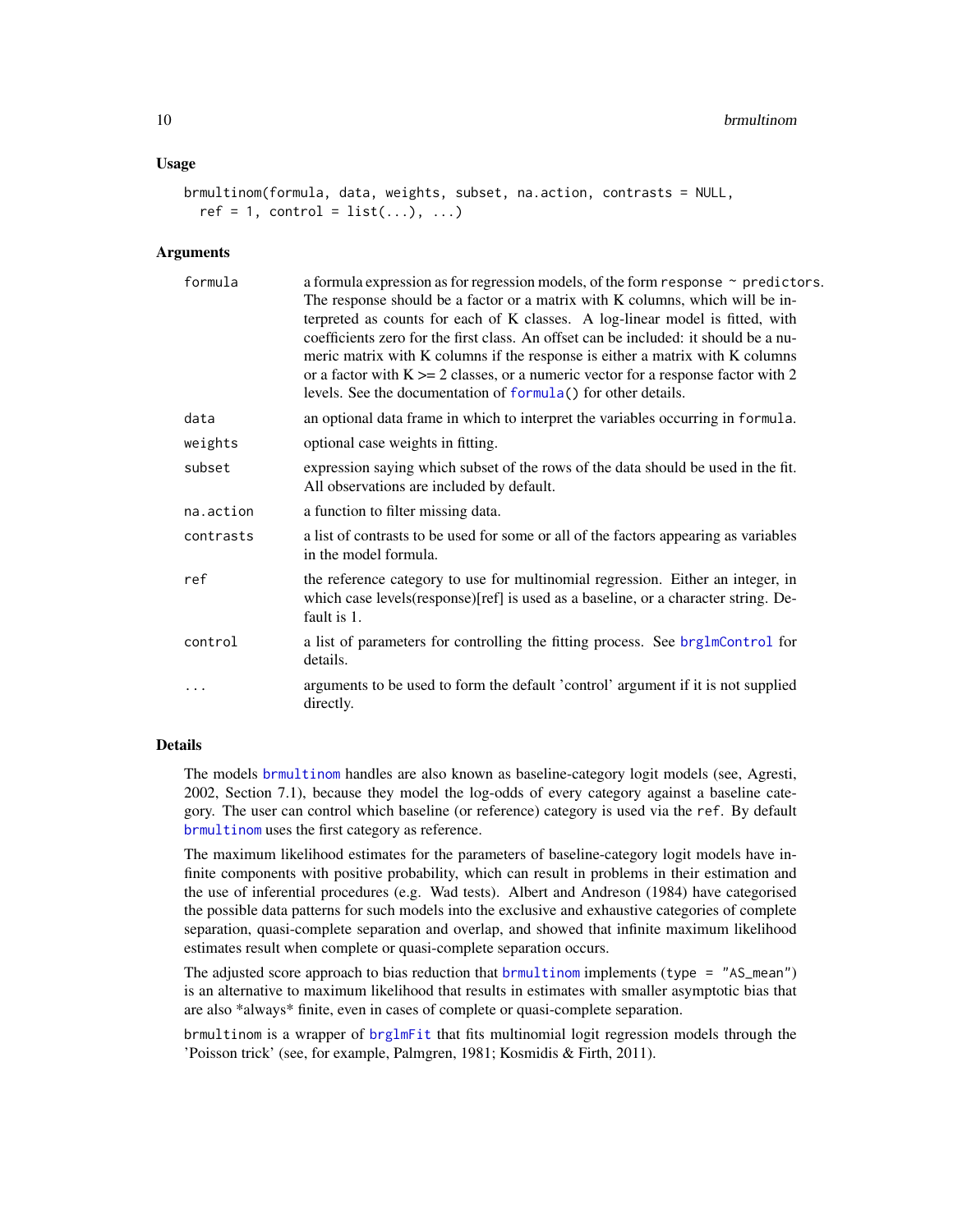#### <span id="page-10-0"></span>brmultinom 11

The implementation relies on the construction of an 'extended' model matrix for the log-linear model and constraints on the sums of the Poisson means. Specifically, a log-linear model is fitted on a Kronecker product ([https://en.wikipedia.org/wiki/Kronecker\\_product](https://en.wikipedia.org/wiki/Kronecker_product)) of the original model matrix X implied by the formula, augmented by nrow(X) dummy variables.

The extended model matrix is sparse, and the **Matrix** package is used for its effective storage.

While [brmultinom](#page-8-1) can be used for analyses using multinomial regression models, the current implementation is more of a 'proof of concept' and is not expected to scale well with either of  $nrow(X)$ , ncol(X) or the number of levels in the cateogrical response.

# Author(s)

Ioannis Kosmidis <ioannis.kosmidis@warwick.ac.uk>

#### References

Agrest A (2002). Categorical data analysis (2nd Edition). Wiley. New York.

Albert A and Anderson J A (1984). On the Existence of Maximum Likelihood Estimates in Logistic Regression Models. \*Biometrika\*, \*\*71\*\* 1–10.

Kosmidis I and Firth D (2011). Multinomial logit bias reduction via the Poisson log-linear model. \*Biometrika\*, \*\*98\*\*, 755-759.

Palmgren, J. (1981). The Fisher Information Matrix for Log Linear Models Arguing Conditionally on Observed Explanatory Variables. \*Biometrika\*, \*\*68\*\*, 563-566.

#### See Also

[multinom](#page-0-0)

### Examples

```
data("housing", package = "MASS")
# Maximum likelihood using nnet::multinom
houseML1nnet <- nnet::multinom(Sat ~ Infl + Type + Cont, weights = Freq,
                               data = housing)
# Maximum likelihood using brmultinom with baseline category 'Low'
houseML1 \leq brmultinom(Sat \sim Infl + Type + Cont, weights = Freq,
                       data = housing, type = M'. ref = 1)
# The estimates are numerically the same as houseML0
all.equal(coef(houseML1nnet), coef(houseML1), tolerance = 1e-04)
# Maximum likelihood using brmultinom with 'High' as baseline
houseML3 <- brmultinom(Sat \sim Infl + Type + Cont, weights = Freq,
                      data = housing, type = M_{\text{L}}, ref = 3)
# The fitted values are the same as houseML1
all.equal(fitted(houseML3), fitted(houseML1), tolerance = 1e-10)
# Bias reduction
houseBR3 <- update(houseML3, type = "AS_mean")
```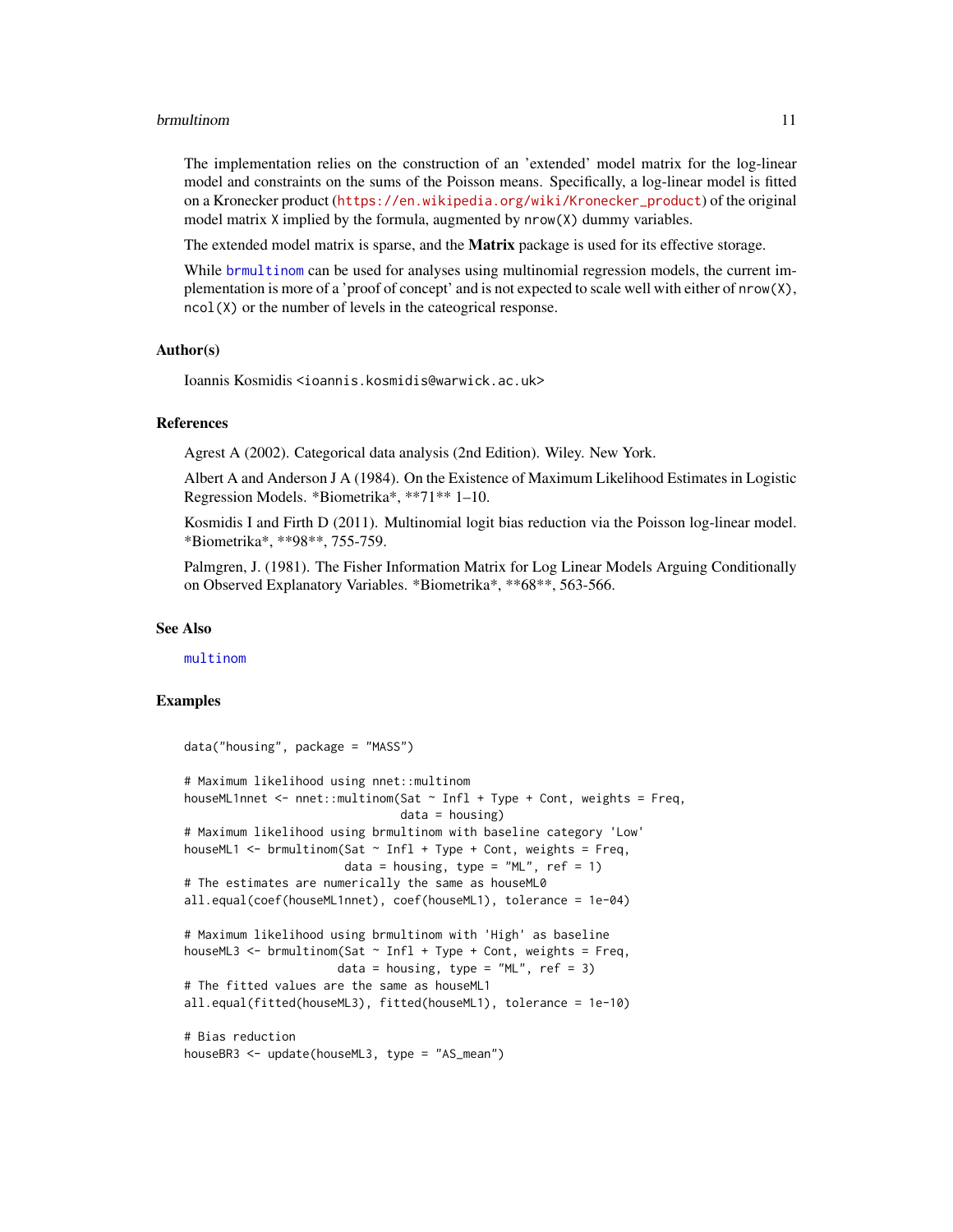```
# Bias correction
houseBC3 <- update(houseML3, type = "correction")
```
<span id="page-11-1"></span>check\_infinite\_estimates

*Generic method for checking for infinite estimates*

# Description

Generic method for checking for infinite estimates

# Usage

```
check_infinite_estimates(object, ...)
```
# Arguments

| object   | a fitted model object (e.g. the result of a $g1m$ call) |
|----------|---------------------------------------------------------|
| $\cdots$ | other options to be passed to the method                |

```
check_infinite_estimates.glm
```
*A simple diagnostic of whether the maximum likelihood estimates are infinite*

# Description

A simple diagnostic of whether the maximum likelihood estimates are infinite

# Usage

```
## S3 method for class 'glm'
check_infinite_estimates(object, nsteps = 20, ...)
```

| object    | the result of a $g1m$ call                                                                                         |
|-----------|--------------------------------------------------------------------------------------------------------------------|
| nsteps    | starting from maxit = 1, the GLM is refitted for maxit = 2, maxit = 3, ,<br>$maxit =$ nsteps. Default value is 30. |
| $\ddotsc$ | currently not used#                                                                                                |

<span id="page-11-0"></span>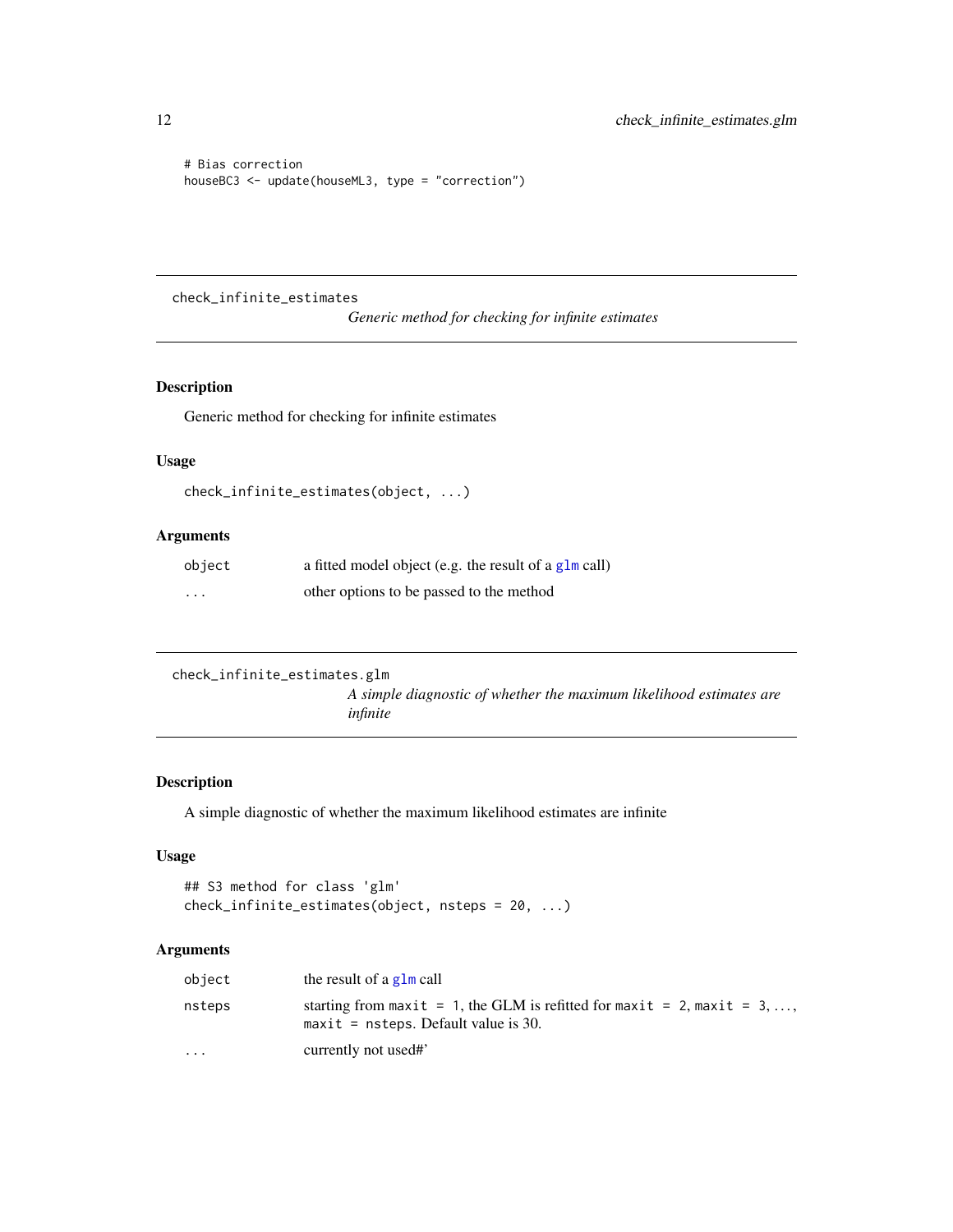#### <span id="page-12-0"></span>coalition to the control of the control of the control of the control of the control of the control of the control of the control of the control of the control of the control of the control of the control of the control of

#### Details

check\_infinite\_estimates attempts to identify the occurence of infinite estimates in GLMs with binomial responses by successively refitting the model. At each iteration the maximum number of allowed IWLS iterations is fixed starting from 1 to nsteps (by setting control = glm.control (maxit = j), where j takes values  $1, \ldots$ , nsteps in [glm](#page-0-0)). For each value of maxit, the estimated asymptotic standard errors are divided to the corresponding ones from control =  $glm$  control (maxit = 1). Then, based on the results in Lesaffre & Albert (1989), if the sequence of ratios in any column of the resultant matrix diverges, then complete or quasi-complete separation occurs and the maximum likelihood estimate for the corresponding parameter has value minus or plus infinity.

#### References

Lesaffre, E., & Albert, A. (1989). Partial Separation in Logistic Discrimination. \*Journal of the Royal Statistical Society. Series B (Methodological)\*, \*\*51\*\*, 109-116

# See Also

[multinom](#page-0-0)

# Examples

```
## endometrial data from Heinze & Schemper (2002) (see ?endometrial)
data("endometrial", package = "brglm2")
endometrialML \leq glm(HG \sim NV + PI + EH, data = endometrial,
                     family = binomial("probit"))
## clearly the maximum likelihood estimate for the coefficient of
## NV is infinite
check_infinite_estimates(endometrialML)
```

```
## Not run:
## Aligator data (Agresti, 2002, Table~7.1)
data("alligator", package = "brglm2")
all_ml <- brmultinom(foodchoice \sim size + lake, weights = round(freq/3),
                     data = alligators, type = m_1, ref = 1)
## Clearly some estimated standard errors diverge as the number of
## Fisher scoring iterations increases
matplot(check_infinite_estimates(all_ml), type = "l", lty = 1,
       ylim = c(0.5, 1.5)
```
## End(Not run)

coalition *Coalition data*

#### Description

Coalition data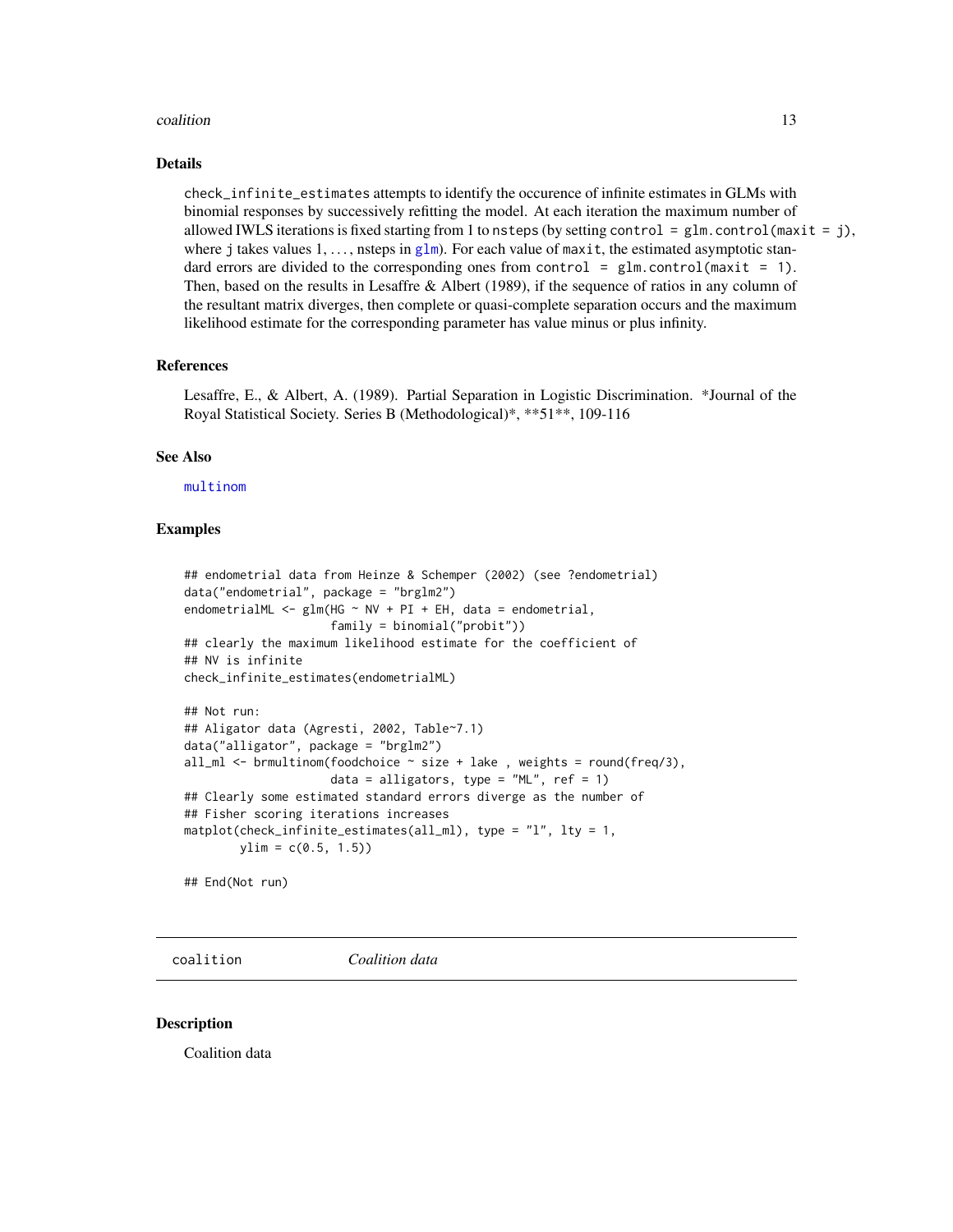# Usage

coalition

# Format

An object of class data. frame with 314 rows and 7 columns.

# Note

Data is as provided in the Zeilig R package (<https://cran.r-project.org/package=Zelig>)

# References

King, G., Alt, J. E., Burns, N. E. and Laver, M. (1990). A Unified Model of Cabinet Dissolution in Parliamentary Democracies. \*American Journal of Political Science\*, \*\*34\*\*, 846-870.

King, G., Alt, J. E., Burns, N. E. and Laver, M. ICPSR Publication Related Archive, 1115.

| confint.brglmFit | Method for computing confidence intervals for one or more regression |
|------------------|----------------------------------------------------------------------|
|                  | <i>parameters in a brglmFit object</i>                               |

# Description

Method for computing confidence intervals for one or more regression parameters in a [brglmFit](#page-5-1) object

# Usage

```
## S3 method for class 'brglmFit'
confint(object, parm, level = 0.95, ...)
```

| object   | a fitted model object.                                                                                                                                                        |
|----------|-------------------------------------------------------------------------------------------------------------------------------------------------------------------------------|
| parm     | a specification of which parameters are to be given confidence intervals, either<br>a vector of numbers or a vector of names. If missing, all parameters are consid-<br>ered. |
| level    | the confidence level required.                                                                                                                                                |
| $\cdots$ | additional argument(s) for methods.                                                                                                                                           |

<span id="page-13-0"></span>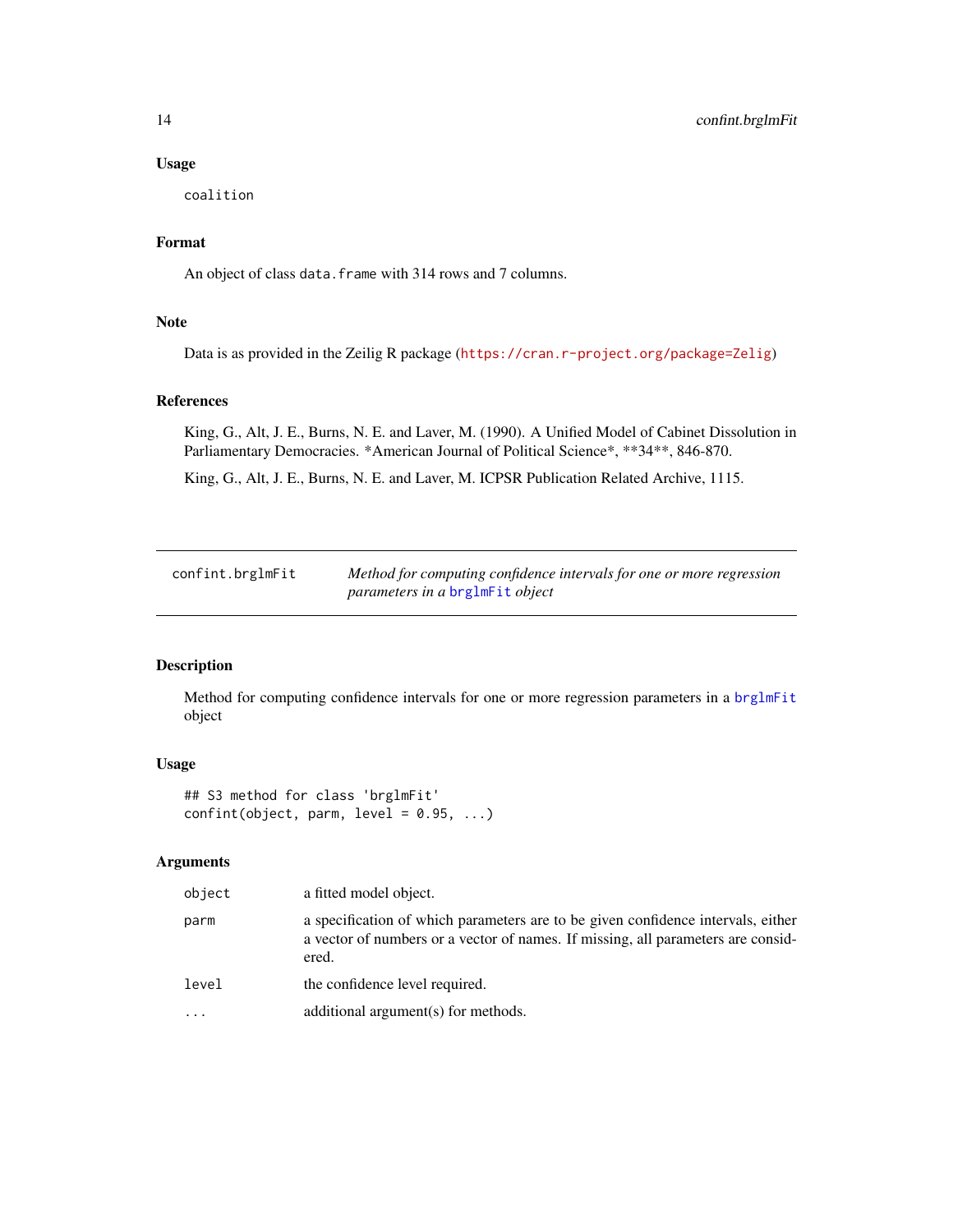<span id="page-14-1"></span><span id="page-14-0"></span>detect\_separation *Method for* [glm](#page-0-0) *that tests for data separation and finds which parameters have infinite maximum likelihood estimates in generalized linear models with binomial responses*

# Description

[detect\\_separation](#page-14-1) is a method for [glm](#page-0-0) that tests for the occurrence of complete or quasi-complete separation in datasets for binomial response generalized linear models, and finds which of the parameters will have infinite maximum likelihood estimates. [detect\\_separation](#page-14-1) relies on the linear programming methods developed in Konis (2007).

# Usage

```
detect_separation(x, y, weights = rep(1, nobs), start = NULL,
  etastart = NULL, mustart = NULL, offset = rep(0, nobs),
  family = gaussian(), control = list(), intercept = TRUE,singular.ok = TRUE)
```

| X           | x is a design matrix of dimension $n * p$ ,                                                                                                                                                                                                                                                                                                                          |
|-------------|----------------------------------------------------------------------------------------------------------------------------------------------------------------------------------------------------------------------------------------------------------------------------------------------------------------------------------------------------------------------|
| у           | y is a vector of observations of length n                                                                                                                                                                                                                                                                                                                            |
| weights     | an optional vector of 'prior weights' to be used in the fitting process. Should be<br>NULL or a numeric vector.                                                                                                                                                                                                                                                      |
| start       | currently not used                                                                                                                                                                                                                                                                                                                                                   |
| etastart    | currently not used                                                                                                                                                                                                                                                                                                                                                   |
| mustart     | currently not used                                                                                                                                                                                                                                                                                                                                                   |
| offset      | this can be used to specify an <i>a priori</i> known component to be included in the<br>linear predictor during fitting. This should be NULL or a numeric vector of length<br>equal to the number of cases. One or more offset terms can be included in the<br>formula instead or as well, and if more than one is specified their sum is used.<br>See model.offset. |
| family      | a description of the error distribution and link function to be used in the model.<br>For g1m this can be a character string naming a family function, a family function<br>or the result of a call to a family function. For glm. fit only the third option is<br>supported. (See family for details of family functions.)                                          |
| control     | a list of parameters controlling separation detection. See detect_separation_control<br>for details.                                                                                                                                                                                                                                                                 |
| intercept   | logical. Should an intercept be included in the <i>null</i> model?                                                                                                                                                                                                                                                                                                   |
| singular.ok | logical. If FALSE, a singular model is an error.                                                                                                                                                                                                                                                                                                                     |
| .           | arguments to be used to form the default 'control' argument if it is not supplied<br>directly.                                                                                                                                                                                                                                                                       |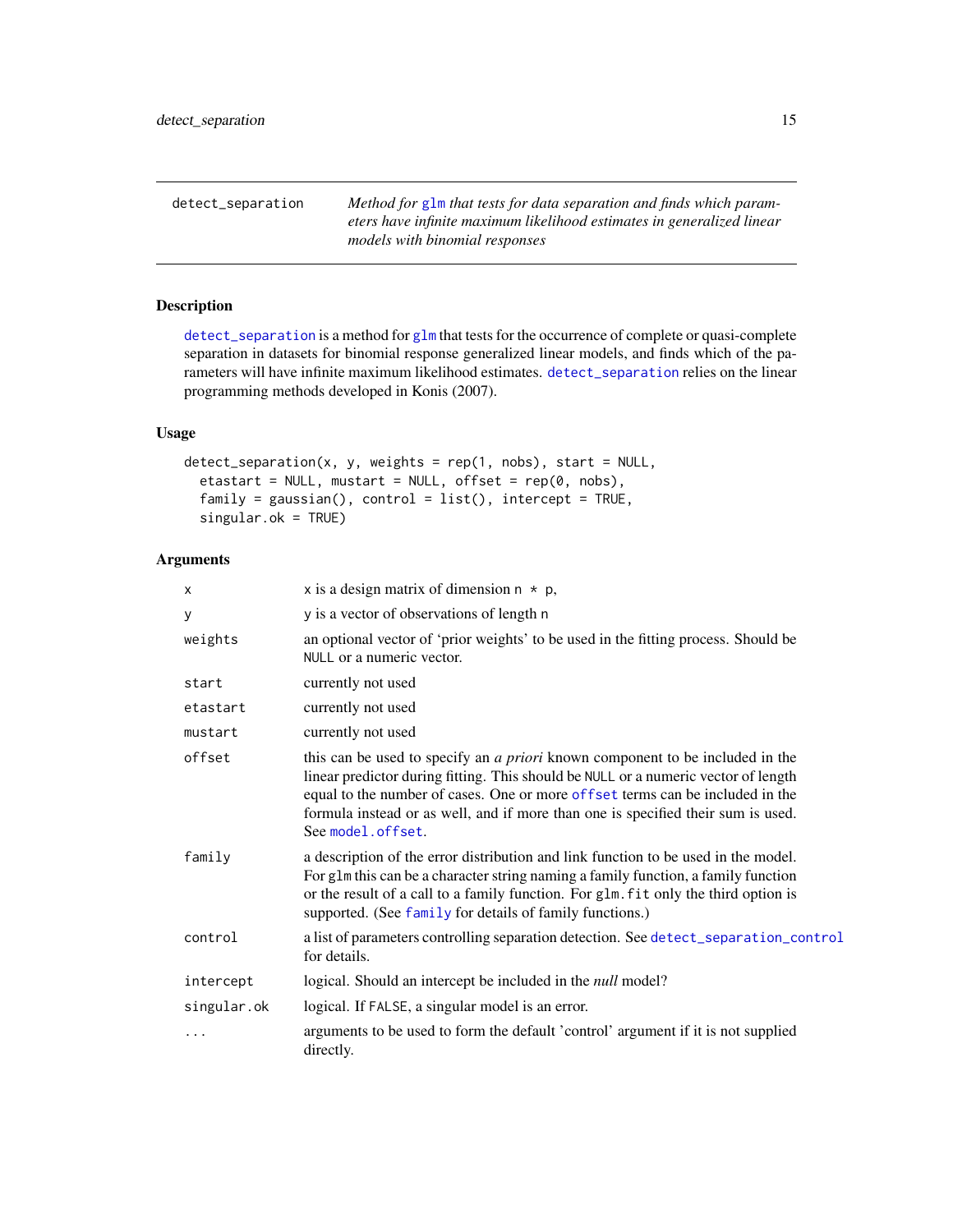#### Details

For the definition of complete and quasi-complete separation, see Albert and Anderson (1984).

[detect\\_separation](#page-14-1) is a wrapper to the separator function from the \*\*safeBinaryRegression\*\* R package, that can be passed directly as a method to the  $g1m$  function. See, examples.

The interface to separator was designed by Ioannis Kosmidis after correspondence with Kjell Konis, and a port of separator has been included in \*\*brglm2\*\* under the permission of Kjell Konis.

detectSeparation is an alias for detect\_separation.

#### Author(s)

Ioannis Kosmidis [aut, cre] <ioannis.kosmidis@warwick.ac.uk>, Kjell Konis [ctb] <kjell.konis@me.com>

#### References

Kjell Konis (2007). \*Linear Programming Algorithms for Detecting Separated Data in Binary Logistic Regression Models\*. DPhil. University of Oxford. [https://ora.ox.ac.uk/objects/](https://ora.ox.ac.uk/objects/uuid:8f9ee0d0-d78e-4101-9ab4-f9cbceed2a2a) [uuid:8f9ee0d0-d78e-4101-9ab4-f9cbceed2a2a](https://ora.ox.ac.uk/objects/uuid:8f9ee0d0-d78e-4101-9ab4-f9cbceed2a2a)

Kjell Konis (2013). safeBinaryRegression: Safe Binary Regression. R package version 0.1-3. <https://CRAN.R-project.org/package=safeBinaryRegression>

#### See Also

[brglmFit](#page-5-1), [glm.fit](#page-0-0) and [glm](#page-0-0)

# Examples

```
## endometrial data from Heinze & Schemper (2002) (see ?endometrial)
data("endometrial", package = "brglm2")
endometrial_sep <- glm(HG \sim NV + PI + EH, data = endometrial,
                       family = binomial("logit"),
                       method = "detect_separation")
endometrial_sep
## The maximum likelihood estimate for NV is infinite
summary(update(endometrial_sep, method = "glm.fit"))
## Not run:
## Example inspired by unpublished microeconometrics lecture notes by
## Achim Zeileis https://eeecon.uibk.ac.at/~zeileis/
## The maximum likelihood estimate of sourhernyes is infinite
data("MurderRates", package = "AER")
murder_sep <- glm(I(executions > 0) ~ time + income +
                  noncauc + lfp + southern, data = MurderRates,
                  family = binomial(), method = "detect_separation")
murder_sep
## which is also evident by the large estimated standard error for NV
murder_glm <- update(murder_sep, method = "glm.fit")
summary(murder_glm)
```
<span id="page-15-0"></span>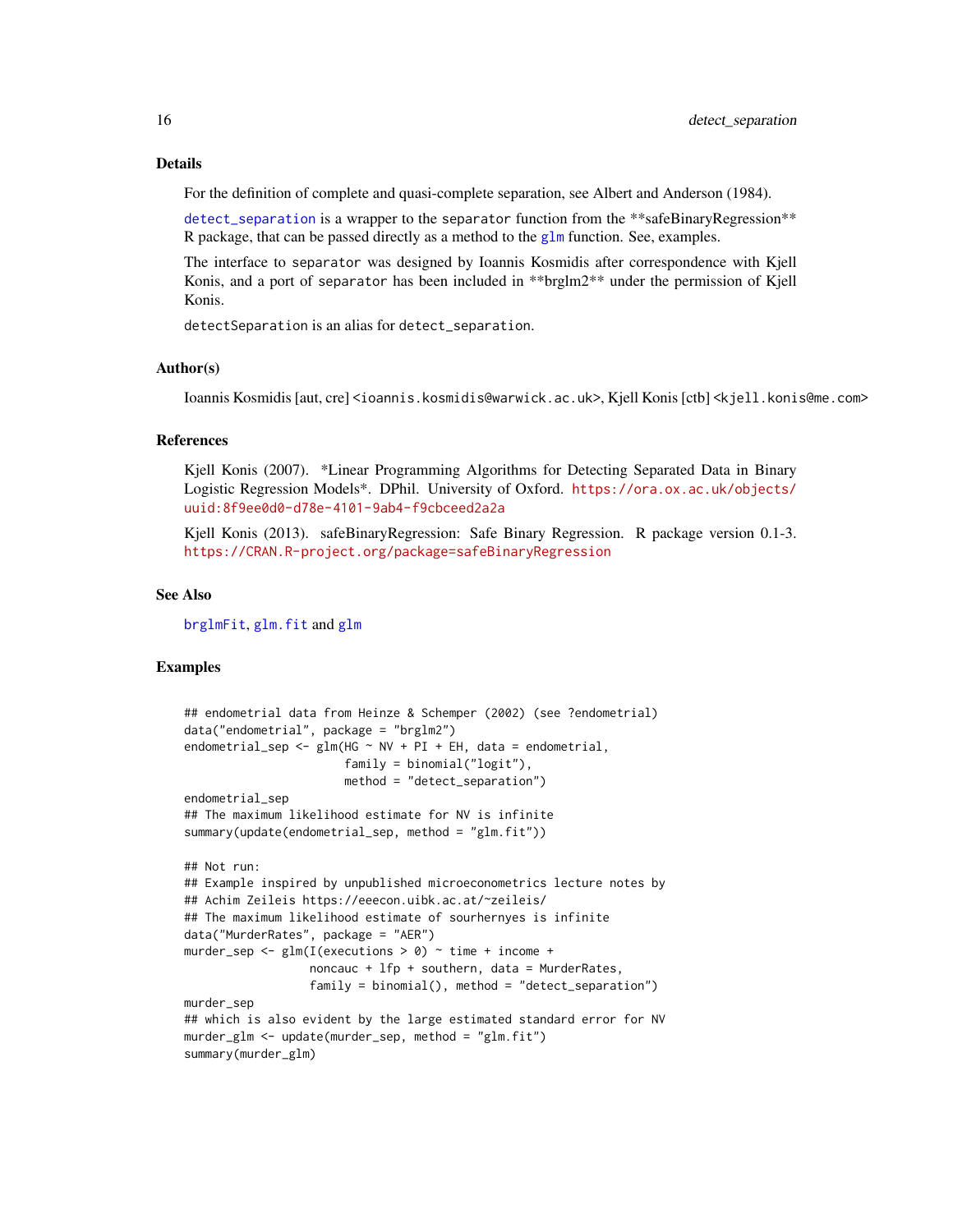```
## and is also reveal by the divergence of the NV column of the
## result from the more computationally intensive check
check_infinite_estimates(murder_glm)
## Mean bias reduction via adjusted scores results in finite estimates
update(murder_glm, method = "brglm_fit")
```
## End(Not run)

<span id="page-16-1"></span>detect\_separation\_control

*Auxiliary function for the* [glm](#page-0-0) *interface when* method *is* [detect\\_separation](#page-14-1)*.*

# Description

Typically only used internally by [detect\\_separation](#page-14-1) but may be used to construct a control argument.

# Usage

```
detect_separation_control(linear_program = c("primal", "dual"),
 purpose = c("find", "test"), beta_tolerance = sqrt(.Machine$double.eps))
```
# Arguments

|         | linear program should detect separation solve the "primal" or "dual" linear program for<br>separation detection? |
|---------|------------------------------------------------------------------------------------------------------------------|
| purpose | should detect_separation simply "test" for separation or also "find" which<br>parameters are infinite?           |
|         | beta_tolerance maximum absolute variable value from the linear program, before separation is<br>declared         |

| endometrial | Histology grade and risk factors for 79 cases of endometrial cancer |
|-------------|---------------------------------------------------------------------|
|             |                                                                     |

# Description

Histology grade and risk factors for 79 cases of endometrial cancer

# Usage

endometrial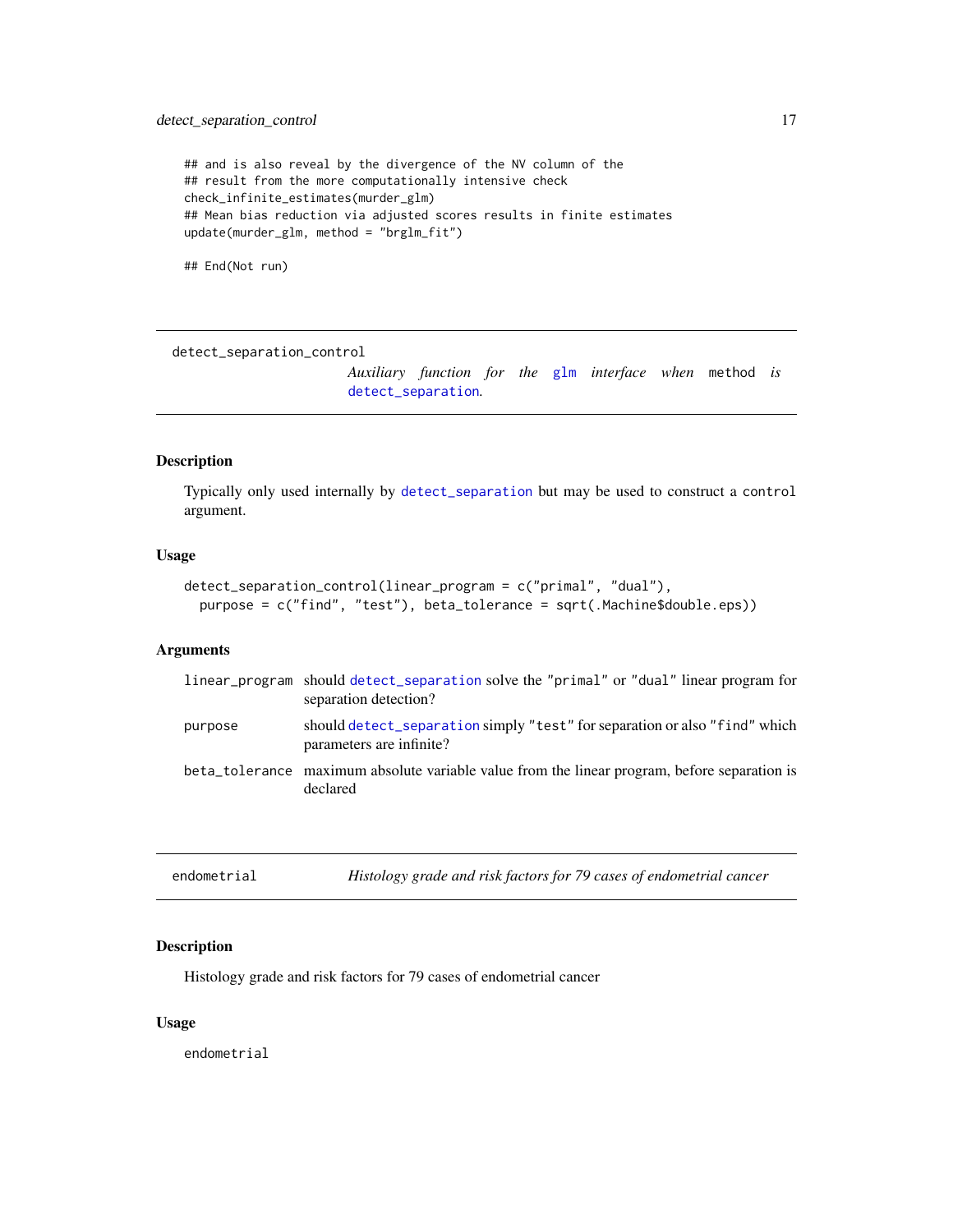<span id="page-17-0"></span>18 lizards and the contract of the contract of the contract of the contract of the contract of the contract of the contract of the contract of the contract of the contract of the contract of the contract of the contract of

#### Format

A data frame with 79 rows and 4 variables:

NV neovasculation with coding 0 for absent and 1 for present

PI pulsality index of arteria uterina

EH endometrium heigh

HG histology grade with coding 0 for low grade and 1 for high grade

# Source

The packaged data set was downloaded in .dat format from [http://www.stat.ufl.edu/~aa/](http://www.stat.ufl.edu/~aa/glm/data) [glm/data](http://www.stat.ufl.edu/~aa/glm/data). The latter link provides the data sets used in Agresti (2015).

The endometrial data set was first analysed in Heinze and Schemper (2002), and was originally provided by Dr E. Asseryanis from the Medical University of Vienna.

# References

Agresti, A. (2015). \*Foundations of Linear and Generalized Linear Models\*. Wiley Series in Probability and Statistics. Wiley

Heinze, G., & Schemper, M. (2002). A Solution to the Problem of Separation in Logistic Regression. \*Statistics in Medicine\*, \*\*21\*\*, 2409–2419

lizards *Habitat preferences of lizards*

#### **Description**

The lizards data frame has 23 rows and 6 columns. Variables grahami and opalinus are counts of two lizard species at two different perch heights, two different perch diameters, in sun and in shade, at three times of day.

# Usage

lizards

#### Format

An object of class data. frame with 23 rows and 6 columns.

#### Details

- grahami. count of grahami lizards
- opalinus. count of opalinus lizards
- height. a factor with levels <5ft, >=5ft
- diameter. a factor with levels <=2in, >2in
- light. a factor with levels sunny, shady
- time. a factor with levels early, midday, late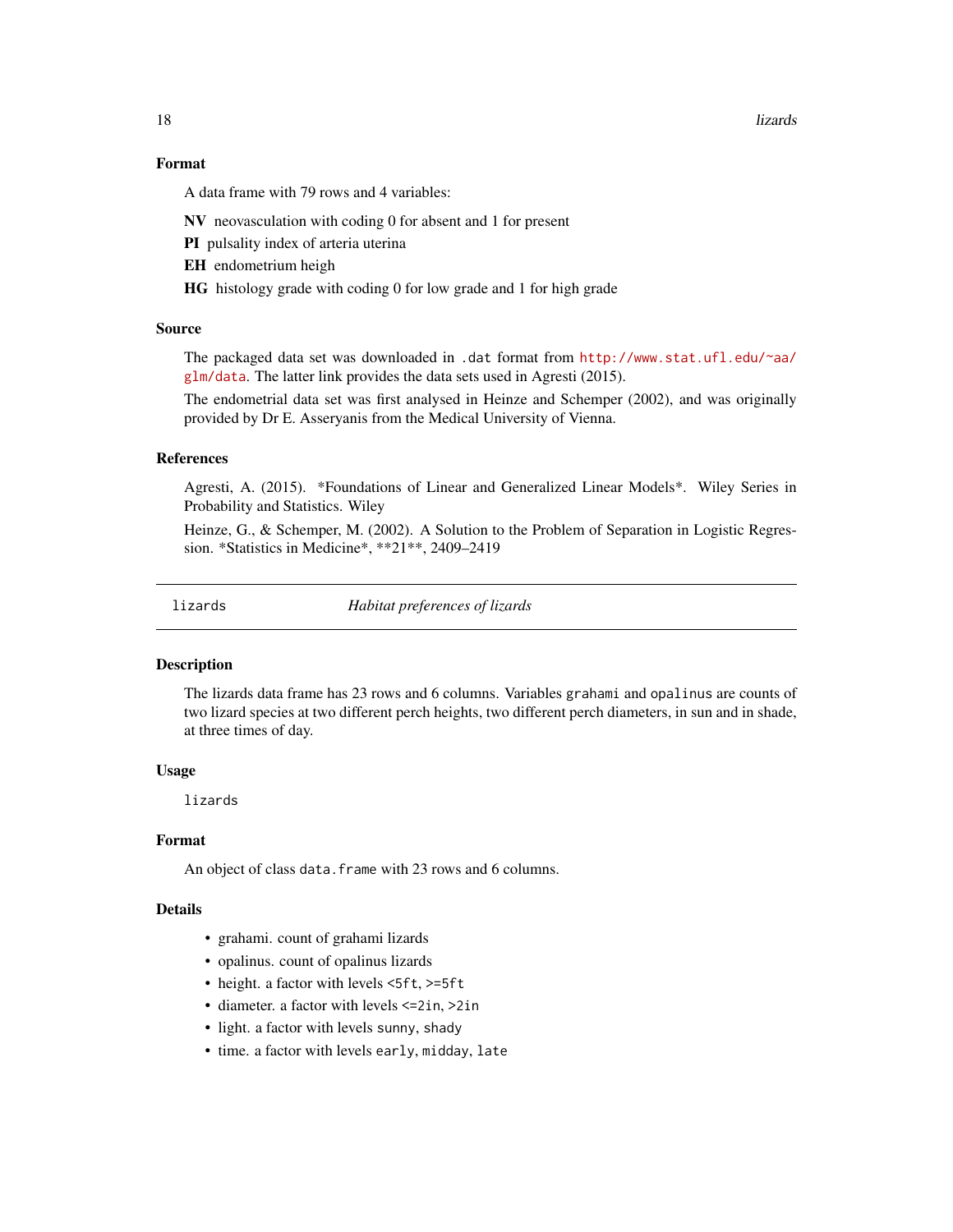# <span id="page-18-0"></span>summary.brglmFit 19

#### Source

McCullagh, P. and Nelder, J. A. (1989) \_Generalized Linear Models\_ (2nd Edition). London: Chapman and Hall.

Originally from

Schoener, T. W. (1970) Nonsynchronous spatial overlap of lizards in patchy habitats. \_Ecology\_ \*51\*, 408-418.

summary.brglmFit summary *method for* [brglmFit](#page-5-1) *objects*

# Description

summary method for [brglmFit](#page-5-1) objects

# Usage

```
## S3 method for class 'brglmFit'
summary(object, dispersion = NULL, correlation = FALSE,
 symbolic.cor = FALSE, ...)
```
#### Arguments

| object       | an object of class "g1m", usually, a result of a call to g1m.                                                                                            |
|--------------|----------------------------------------------------------------------------------------------------------------------------------------------------------|
| dispersion   | the dispersion parameter for the family used. Either a single numerical value or<br>NULL (the default), when it is inferred from object (see 'Details'). |
| correlation  | logical; if TRUE, the correlation matrix of the estimated parameters is returned<br>and printed.                                                         |
| symbolic.cor | logical. If TRUE, print the correlations in a symbolic form (see symnum) rather<br>than as numbers.                                                      |
| $\ddotsc$    | further arguments passed to or from other methods.                                                                                                       |

# Details

The interface of the summary method for [brglmFit](#page-5-1) objects is identical to that of [glm](#page-0-0) objects. The summary method for [brglmFit](#page-5-1) objects computes the p-values of the individual Wald statistics based on the standard normal distribution, unless the family is Gaussian, in which case a t distribution with appropriate degrees of freedom is used.

# See Also

[summary.glm](#page-0-0) and [glm](#page-0-0)

#### Examples

## For examples see examples(brglmFit)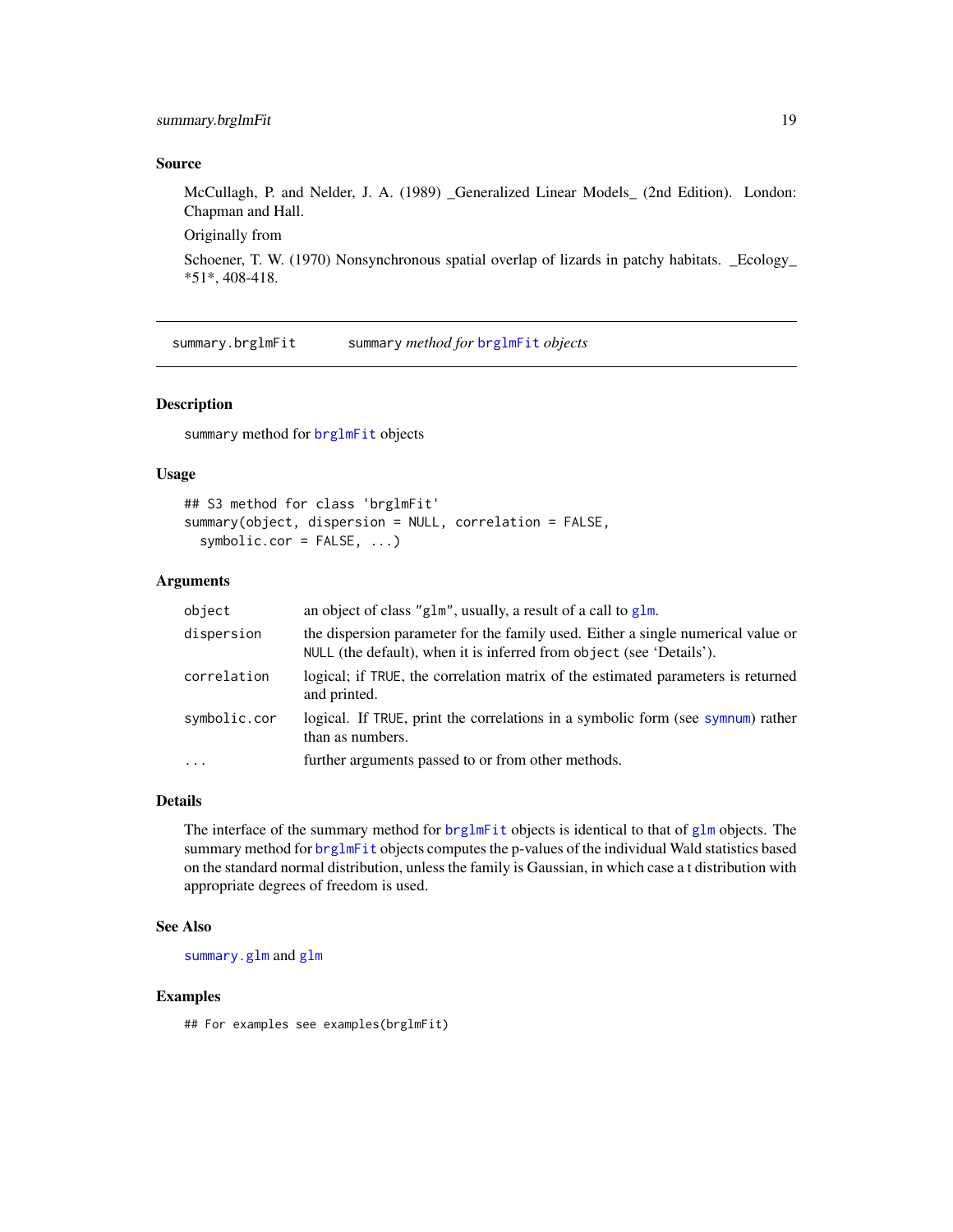<span id="page-19-0"></span>vcov.brglmFit *Return the variance-covariance matrix for the regression parameters in a* [brglmFit](#page-5-1) *object*

# Description

Return the variance-covariance matrix for the regression parameters in a [brglmFit](#page-5-1) object

# Usage

```
## S3 method for class 'brglmFit'
vcov(object, model = c("mean", "full", "dispersion"), ...)
```

| object | a fitted model object, typically. Sometimes also a summary () object of such a<br>fitted model.                   |
|--------|-------------------------------------------------------------------------------------------------------------------|
| model  | character specyfying for which component of the model coefficients shoould be<br>extracted                        |
| .      | additional arguments for method functions. For the glm method this can be used<br>to pass a dispersion parameter. |